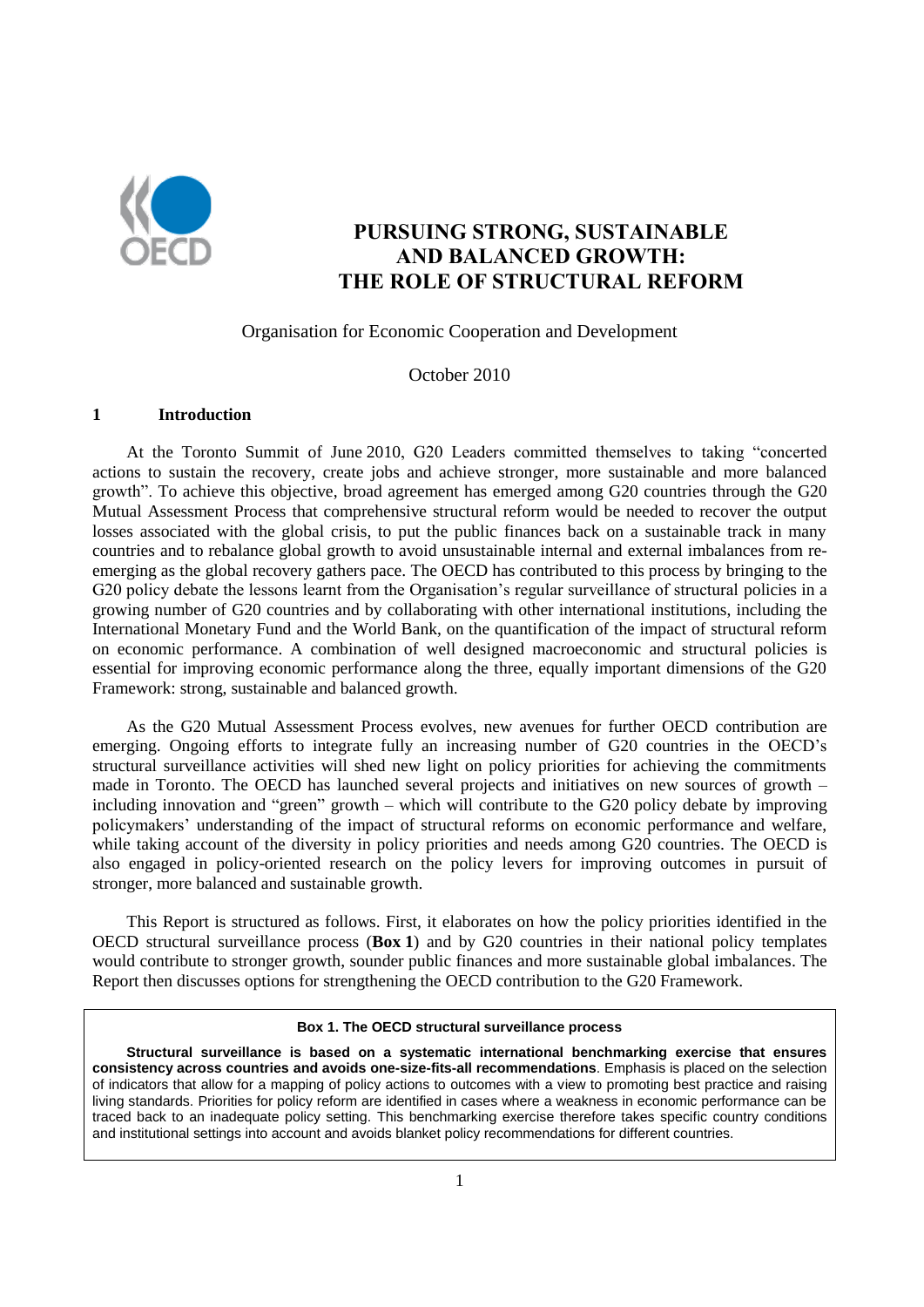#### **Box 1. The OECD structural surveillance process** (continued)

**Five priorities are identified every other year for each country**. At least three priorities are identified on the basis of the benchmarking exercise and any remaining priority in areas not covered by the benchmarking exercise is selected among the country-specific policy recommendations presented in the *OECD Economic Surveys*. To underscore country ownership of the reform process, the structural policy priorities are discussed with and vetted by country authorities prior to publication in *Going for Growth*, the OECD yearly publication on structural reform. The technical analyses and policy recommendations reported in the *Economic Surveys* go through a separate peer review process. The next edition of *Going for Growth* is scheduled for publication in March 2011.

**Structural surveillance is being extended to all G20 countries**. *Going for Growth* focused originally on the OECD member countries and the European Union and is now being extended to Brazil, China, India, Indonesia, Russian Federation and South Africa. For these countries, surveillance of structural policies has so far been carried out predominantly through the *OECD Economic Surveys.* 

## **2 How can structural reform lead to stronger growth?**

## *Going for Growth reform priorities for G20 countries*

**Several structural policy priorities have been identified in** *Going for Growth* **to improve economic performance in G20 countries (Table 1** and **Annex 1)**. <sup>1</sup> Based on the benchmarking exercise that underpins *Going for Growth* (described in **Box 1**), reform priorities are set to tackle structural weaknesses in different policy domains in order to increase potential growth by raising labour productivity and utilisation (employment and hours worked). The selection of policy priorities reflects country-specific conditions and institutional settings, and may therefore vary across policy domains, even among countries with comparable levels of development. Of course, the classification of reforms according to whether they primarily raise employment or productivity is stylised and reflects the main channel through which they are expected to increase GDP per capita. In practice, however, a number of reforms can have both employment and productivity effects.

## **Policy priorities identified in** *Going for Growth* **to raise labour productivity include**:

 **Pro-competition reforms are among the most pressing priorities identified in** *Going for Growth* **for raising labour productivity in G20 countries**. Many countries have taken steps over the years to reduce barriers to entry and entrepreneurship, as well as to alleviate administrative burdens on businesses and start-ups. Nevertheless, further pro-competition reforms remain a priority in product markets in emerging-market and advanced countries alike, including in network industries (especially energy and other network sectors), retail trade and professional services. A reduction of public ownership, state intervention in the economy and restrictions on trade and foreign investment is also important in some cases, especially in the emerging-market economies.

 1. The structural reform priorities presented in this Report refer to the 2011 edition of *Going for Growth*, which is scheduled for publication in March 2011.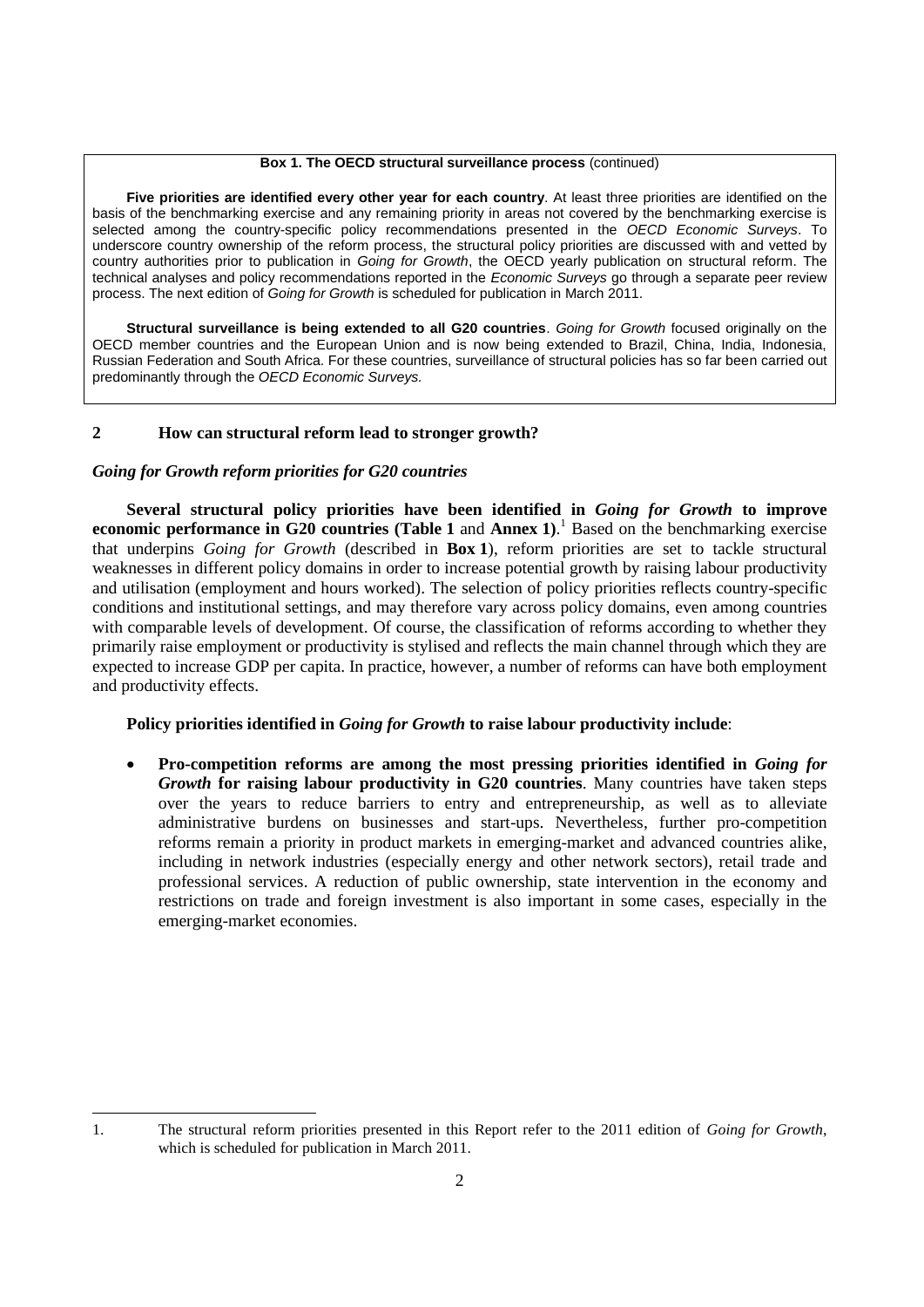## **Table 1. Structural reform in G20 countries:** *Going for Growth* **priorities**

| Policy domains and sub-domains                                          | Current policy priorities <sup>1</sup>                                   |
|-------------------------------------------------------------------------|--------------------------------------------------------------------------|
| <b>Product market regulations</b>                                       |                                                                          |
| Strengthen competition in network industries                            | European Union, Japan, Korea, South Africa                               |
| Reform/simplify product market regulations                              | China, Indonesia, Turkey                                                 |
| Reduce barriers to competition in the services sector                   | Germany, European Union, Korea                                           |
| Reduce barriers to foreign ownership/investment/trade                   | Australia, Canada, India, Japan, Mexico, Russian Federation              |
| Reduce regulatory barriers to competition                               | Canada, France, Indonesia, Italy, Mexico, South Africa, Spain            |
| Strengthen private-sector participation in economic activity            | China, Italy, Mexico, Russian Federation                                 |
| Reform planning regulations                                             | United Kingdom                                                           |
| Labour market regulations                                               |                                                                          |
| Reform (disability) benefit schemes                                     | United Kingdom                                                           |
| Reform the unemployment insurance scheme                                | Canada                                                                   |
| Reduce restrictions on labour mobility                                  | China, European Union                                                    |
| Reduce/moderate the minimum cost of labour                              | France, South Africa, Turkey                                             |
| Reduce/ease job protection                                              | Germany, France, India, Italy, Japan, Korea, Spain, Turkey               |
| Reform the wage bargaining system                                       | South Africa, Spain                                                      |
| Strengthen policies to support female labour force participation        | Korea                                                                    |
| Improve incentives for (formal) labour force participation              | Brazil, Indonesia                                                        |
| <b>Taxation</b>                                                         |                                                                          |
| Reform/strengthen the structure of taxation                             | Australia, Brazil, Canada, Germany, Japan, United States                 |
| Reduce implicit taxes on continued work at older ages                   | France, Spain, Turkey                                                    |
| Reduce the (average) tax wedge on labour income                         | Australia, Brazil, Germany, France                                       |
| Shift toward indirect taxes                                             | Italy, Korea                                                             |
| Reduce impediments to full-time female participation                    | Germany                                                                  |
| Phase out energy subsidies                                              | Indonesia                                                                |
| Human capital                                                           |                                                                          |
| Improve educational efficiency/outcomes/achievement                     | China, United Kingdom, India, Indonesia, Mexico, South Africa,<br>Turkey |
| Strengthen early education                                              | Australia                                                                |
| Strengthen primary education                                            | Mexico, United States                                                    |
| Strengthen secondary education                                          | Brazil, Indonesia, Italy, Mexico, Spain, United States                   |
| Reform tertiary education                                               | Brazil, Germany, France, Italy                                           |
| Promote social mobility                                                 | <b>United States</b>                                                     |
| <b>Financial regulation</b>                                             |                                                                          |
| Improve/streamline financial regulation                                 | Brazil, European Union                                                   |
| Undertake wide-ranging financial reforms                                | India                                                                    |
| Other areas                                                             |                                                                          |
| Reduce producer support to agriculture                                  | European Union, Japan, Korea, United States                              |
| Improve public sector efficiency                                        | United Kingdom, Russian Federation                                       |
| Improve health outcomes                                                 | <b>Russian Federation</b>                                                |
| Reduce health care costs                                                | <b>United States</b>                                                     |
| Strengthen R&D and innovation incentives                                | Canada, Russian Federation                                               |
| Strengthen the legal system                                             | China, Indonesia, Mexico                                                 |
| Improve the quality of infrastructure<br>$100 - 100$ and $-0.044 - 100$ | Australia, Brazil, United Kingdom, India                                 |

1. These reform priorities are identified in the 2011 edition of *Going for Growth*, which is scheduled for publication in March 2011.

*Source*: OECD *Going for Growth* database.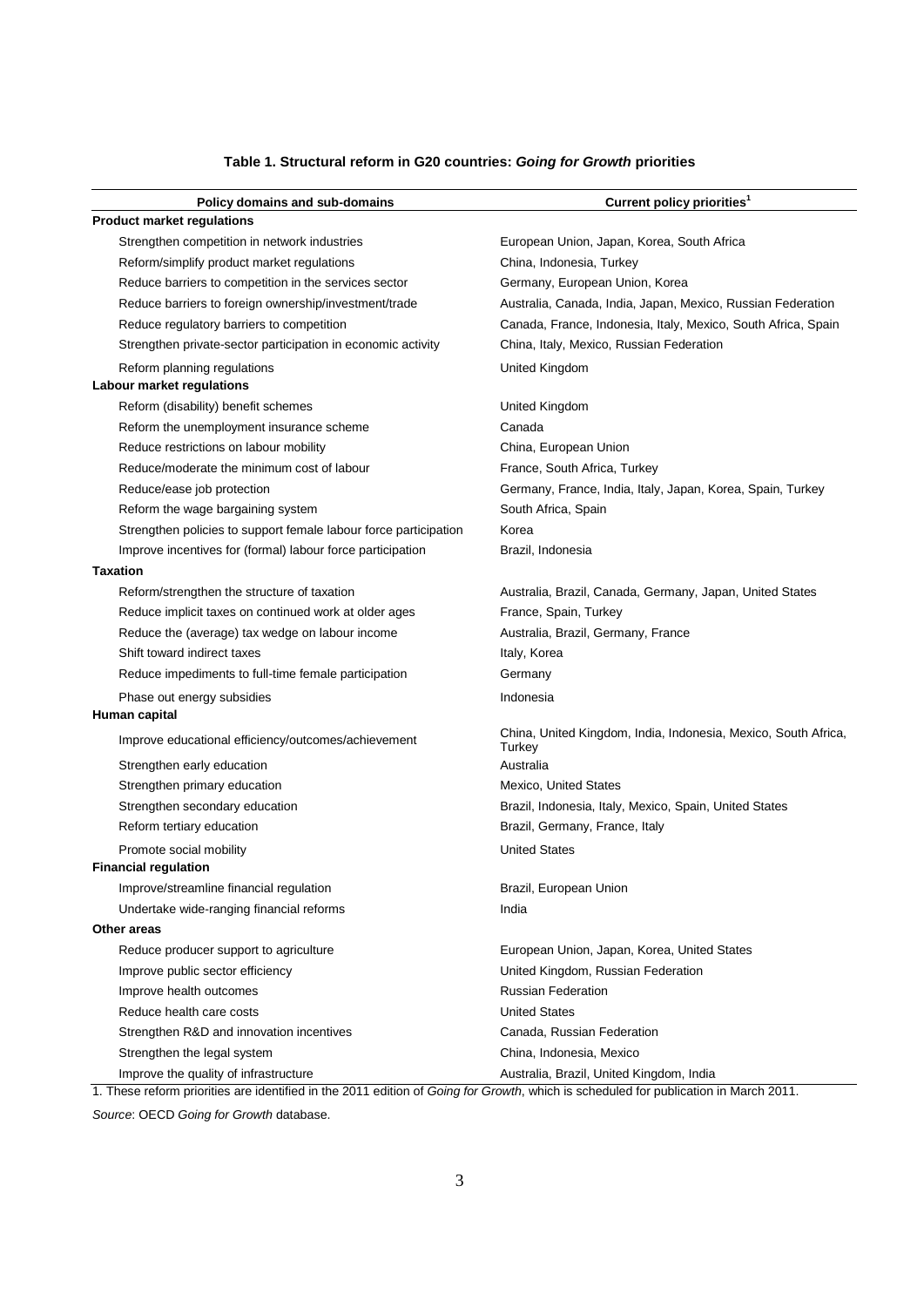- **Several G20 countries would have much to gain from reforming education systems to raise**  labour productivity.<sup>2</sup> In most countries, reform options focus on enhancing the costeffectiveness of government spending on education and on improving achievements in the secondary and tertiary levels of education. But emphasis is also being placed on improving access to and quality of early childhood and primary education to broaden opportunity and stimulate subsequent learning. There is growing appreciation that the growth impact of improvements in the quality of education is at least as important as that of increasing the labour force's number of years of schooling. The dividends of reform in this area go beyond productivity enhancement and include, not least, broader social development and greater intergenerational social mobility.
- **Various aspects of tax reform have been identified as priorities for productivity enhancement**. Policy action has been motivated in many countries in recognition of the growth implications of the structure of taxation, especially in so far as the incentives created by the tax system for investing, saving and innovating are concerned.<sup>3</sup> Notwithstanding progress over the years, a number of countries still need to improve the efficiency of their tax systems, in some cases through a shift of taxation towards consumption.

**Pro-growth policy priorities have also been identified to remove impediments to labour utilisation**. In particular:

- **In some cases, a restructuring of unemployment benefit systems is recommended**. While unemployment insurance has been an important device for mitigating the income losses caused by the global crisis, a number of (essentially advanced) countries would do well to reduce the duration and replacement rates of unemployment benefits (especially where such benefits are already generous), to strengthen job-search incentives for the unemployed and to reduce structural unemployment. Other countries are encouraged to broaden access to childcare and to put in place appropriate parental leave policies to facilitate female labour force participation.
- **Several G20 countries would have much to gain from lowering excessively high average and (in particular) marginal taxes on labour income, including through cuts in social contributions**. Reform in this area would encourage labour force participation and could lower unemployment, especially among workers on low pay. Given the substantial fiscal challenges that many countries face, it will be important to make progress in this area only gradually and along with initiatives to broaden tax bases and to seek efficiency gains in government spending (discussed below). A shift in the structure of taxation away from taxes on factor income (such as personal and corporate income) and towards less distorting instruments, such as taxes on consumption or immovable property, would also be welcome, although the impact that these reforms may have on income distribution would need to be taken into consideration.
- **Labour utilisation could be improved through reforms to labour market regulations, wage setting and housing policies**. In some countries, a reduction in the level of protection of permanent jobs remains a priority for reducing labour market duality. In other countries, easing restrictions on temporary contracts could facilitate job creation. In some cases, reforms of job

 2. The OECD Programme for International Student Assessment [\(PISA\)](http://www.pisa.oecd.org/), an internationally standardised assessment of 15-year-olds' achievements in 65 countries, is already supporting countries to set policy targets and advance their reform agendas. PISA assesses how far students near the end of compulsory education have acquired some of the knowledge and skills that are essential for full participation in society.

<sup>3.</sup> See A. Johansson *et al.* (2008), "Taxation and Economic Growth", *OECD Economics Department Working Papers*, No. 620 (OECD, Paris) for more information and empirical evidence.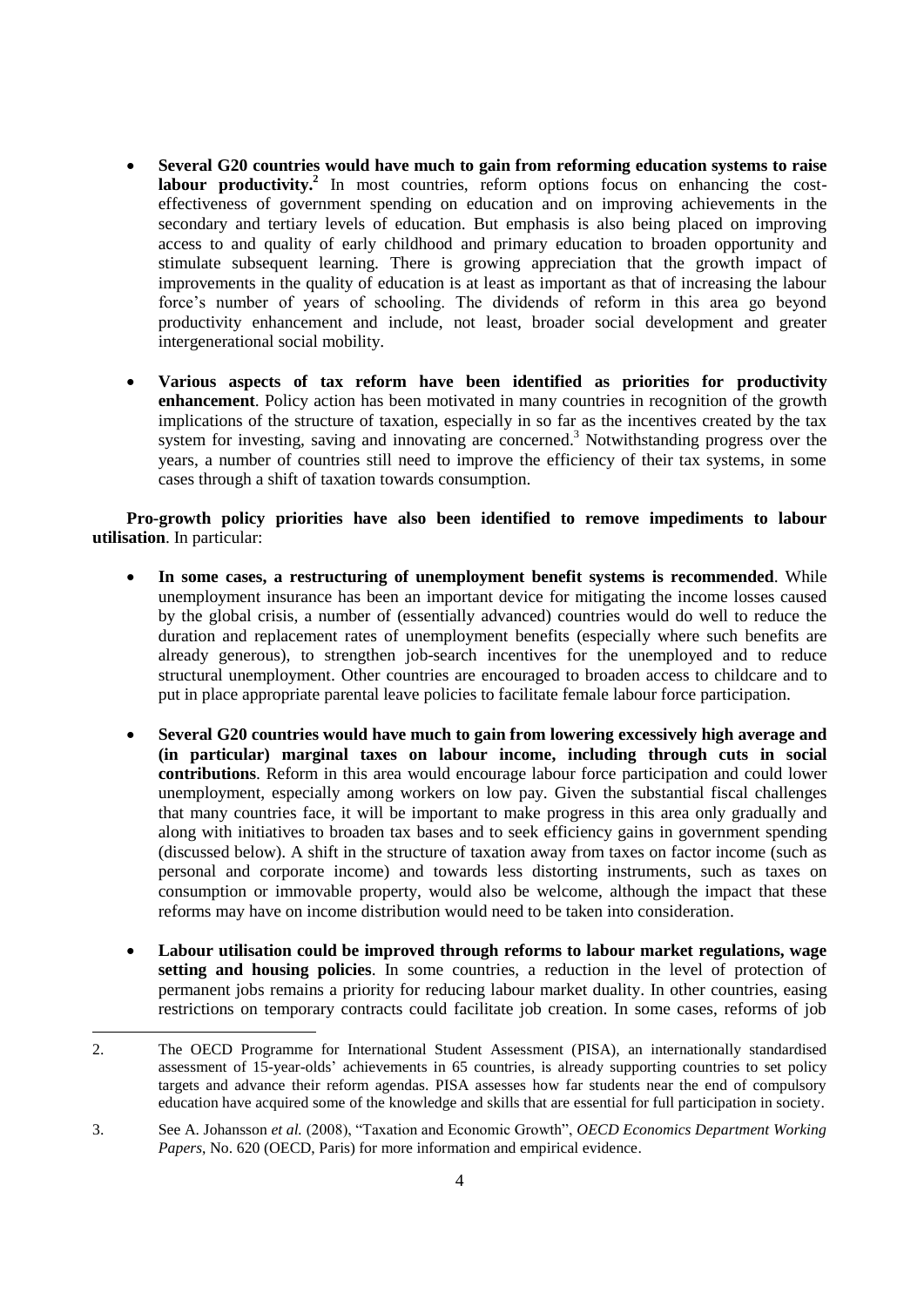protection systems should be accompanied by a concomitant introduction or strengthening of unemployment benefit or insurance systems. Initiatives to this end would allow for enhancing social protection while at the same time tackling labour market rigidities. Easing some elements of housing policy, such as rent regulation, could encourage labour mobility and therefore a better allocation of labour across sectors and regions.

 **Most emerging-market economies face the challenge of tackling labour informality, which constrains effective labour utilisation and perpetuates social exclusion.** Of course, labour informality is a multi-dimensional phenomenon that requires concerted policy action in several areas, in addition to employment protection legislation. This includes initiatives to strengthen the marketability of low-skilled workers, especially by improving their educational achievement, and to put in place an effective system of social protection.

**Structural reform priorities also cover other policy domains.** This is the case of efforts to tackle public infrastructure deficiencies (especially in the transport and water/sanitation sectors) and to enhance government efficiency more generally (not least in the health care and education sectors), where the scope for improvement is large in a number of countries.<sup>4</sup> In the case of agriculture, a reduction in producer support remains a priority in some cases. Innovation-friendly reforms are also among *Going for Growth* priorities. Not least, financial sector reform is also needed in some countries, including through options to promote financial deepening in emerging-market economies, and could have the payoff of facilitating productivity-enhancing investment.<sup>5</sup>

**The distribution of** *Going for Growth* **priorities varies across groups of countries, depending on their specific conditions**. There is a preponderance of productivity-enhancing priorities for the emergingmarket economies, especially in product market regulations and education, reflecting the performance of these countries relative to the more advanced countries in the G20 area. The more advanced countries tend to have wider labour utilisation gaps in relation to best performers, which calls for remedial policies to raise employment and hours worked. Differences in the distribution of priorities among countries reflect the fact that *Going for Growth* avoids one-size-fits-all policy recommendations and takes specific country conditions and institutional settings into account.

### *Quantifying the growth payoff of structural reform*

 $\overline{a}$ 

**Structural reforms can have a strong effect on potential growth**. Although it is difficult to quantify the precise effects of reform on economic outcomes, the results of policy simulations carried out by the OECD (and shared with the International Monetary Fund) illustrate the potential for structural reform to improve growth outcomes. On the basis of different stylised reforms, the simulations suggest that a convergence of policy settings among the G20 countries could raise productivity and employment, depending on initial conditions (**Box 2**). Because they are stylised, the main objective of the reforms considered in the simulations is to gauge the benefits of collective action within the G20. Hence, in some cases, specific policy initiatives may go beyond or less far than those priorities identified by G20 countries in their national policy templates.

<sup>4.</sup> See D. Sutherland and R. Price (2007), "Linkages between Performance and Institutions in the Primary and Secondary Education Sector", *OECD Economics Department Working Papers*, No. 558 (OECD, Paris) and I. Joumard *et al.* (2010), "Health Care Systems: Efficiency and Institutions", *OECD Economics Department Working Papers*, No. 769 (OECD, Paris) for more information and empirical evidence.

<sup>5.</sup> See M. Leahy *et al.* (2001), "Contribution of Financial Systems to Growth in OECD Countries", *OECD Economics Department Working Papers*, No. 280 (OECD, Paris) for more information and empirical evidence.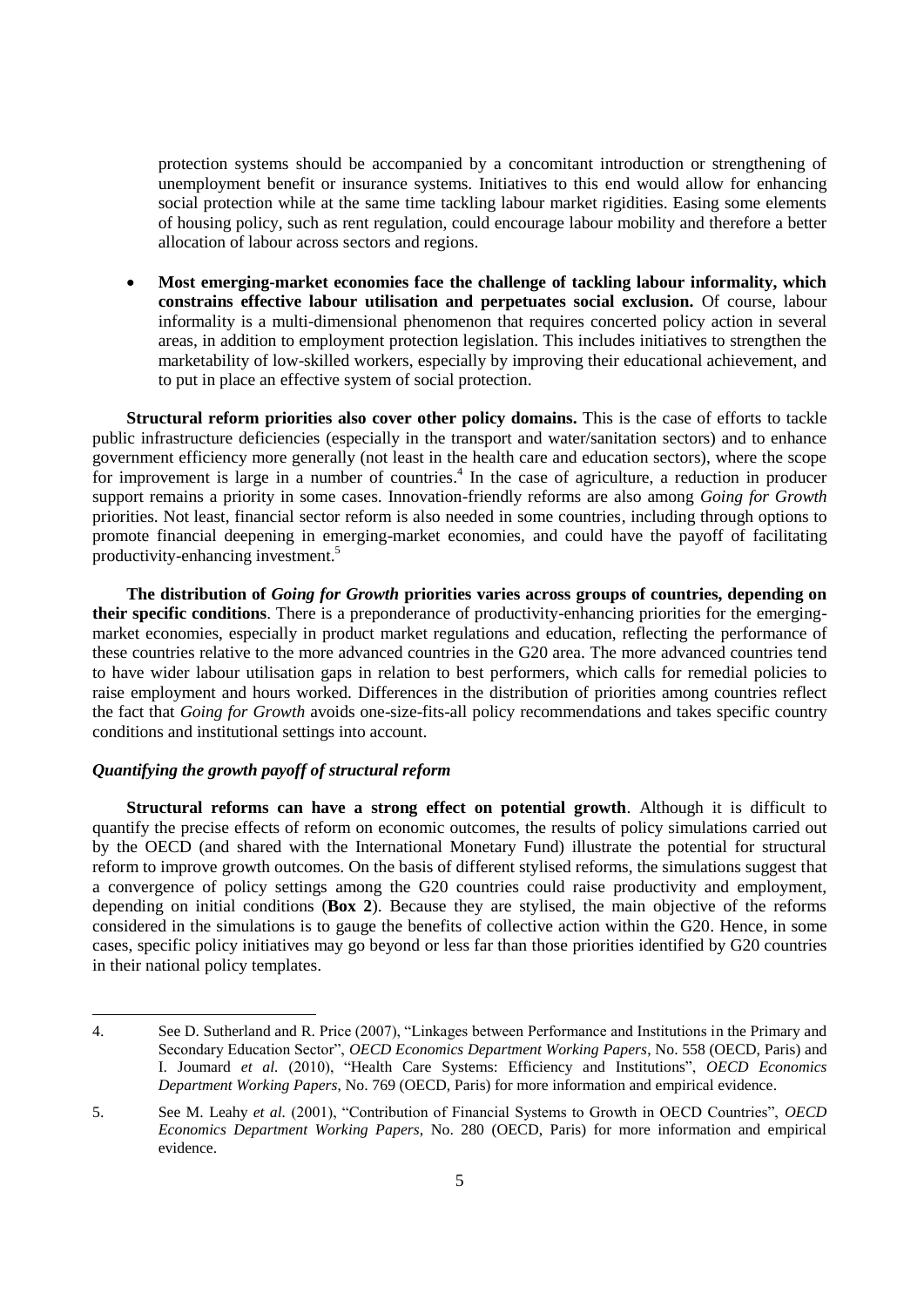#### Box 2. Quantifying the effects of policy reform on potential growth<sup>1</sup>

**The OECD has implemented a number of policy simulations to gauge the effect of structural reforms on GDP per capita through their impact on labour productivity and employment**. The simulations build on the empirical analysis carried out in support of the Organisation's regular surveillance of structural policies and focus on the effects of a convergence of policy settings among G20 countries on economic outcomes. The results of the quantification exercise have been shared with the International Monetary Fund and used in the IMF's simulation of the growth effects of different policy scenarios. In particular, these scenarios include both the policy measures currently identified by G20 countries in their national policy templates and further possible growth-enhancing structural reforms, with the latter accounting for the bulk of the economic impacts discussed below.<sup>2</sup> Assuming that reforms are implemented gradually over a 10-year horizon:

- **The productivity gains associated with pro-competition reform in product and labour markets can be large**. The policy simulations suggest that reform initiatives to remove restrictions in product market regulations to the level of the least restrictive countries within the G20 could raise labour productivity by as much as 6% among G20 countries on average after 10 years of implementation of reforms (**Table 3**). By the same token, a convergence of employment protection regulations towards those of the countries with the least onerous provisions for regular contracts could raise labour productivity by some 0.6% on average among G20 countries.
- **As for employment-friendly policies**, **the simulations suggest that there is much gain in alleviating the tax burden on labour income**. For example, an alignment of labour tax wedges among the advanced countries of the G20 to the level of those countries with the highest employment rates could raise employment rates in the reforming countries by close to 3.5 percentage points on average in the long term. The simulations also show that employment rates could be raised by reforming unemployment insurance (reducing the replacement rate of unemployment benefits), raising spending on active labour market policies for the unemployed and reforming pension entitlements by raising the standard retirement age and moving pension systems to actuarial balance.

 $\overline{\phantom{a}}$ 

1. The policy scenarios carried out by the International Monetary Fund focus on the incremental gains from additional structural reform beyond what is credited to G20 baseline policies (*G20 Mutual Assessment Process—IMF Staff Assessment of G20 Policies*, International Monetary Fund, Washington, D.C., October 2010). Instead, the OECD simulations examine the full gains. In any case, both analyses draw from the same set of OECD estimates of the effectiveness of reform.

2. There is a body of empirical evidence of the effects of structural reform on economic performance in OECD countries, including the OECD Growth Study of 2003, the OECD Jobs Strategy of 1994 and its reappraisal in 2006.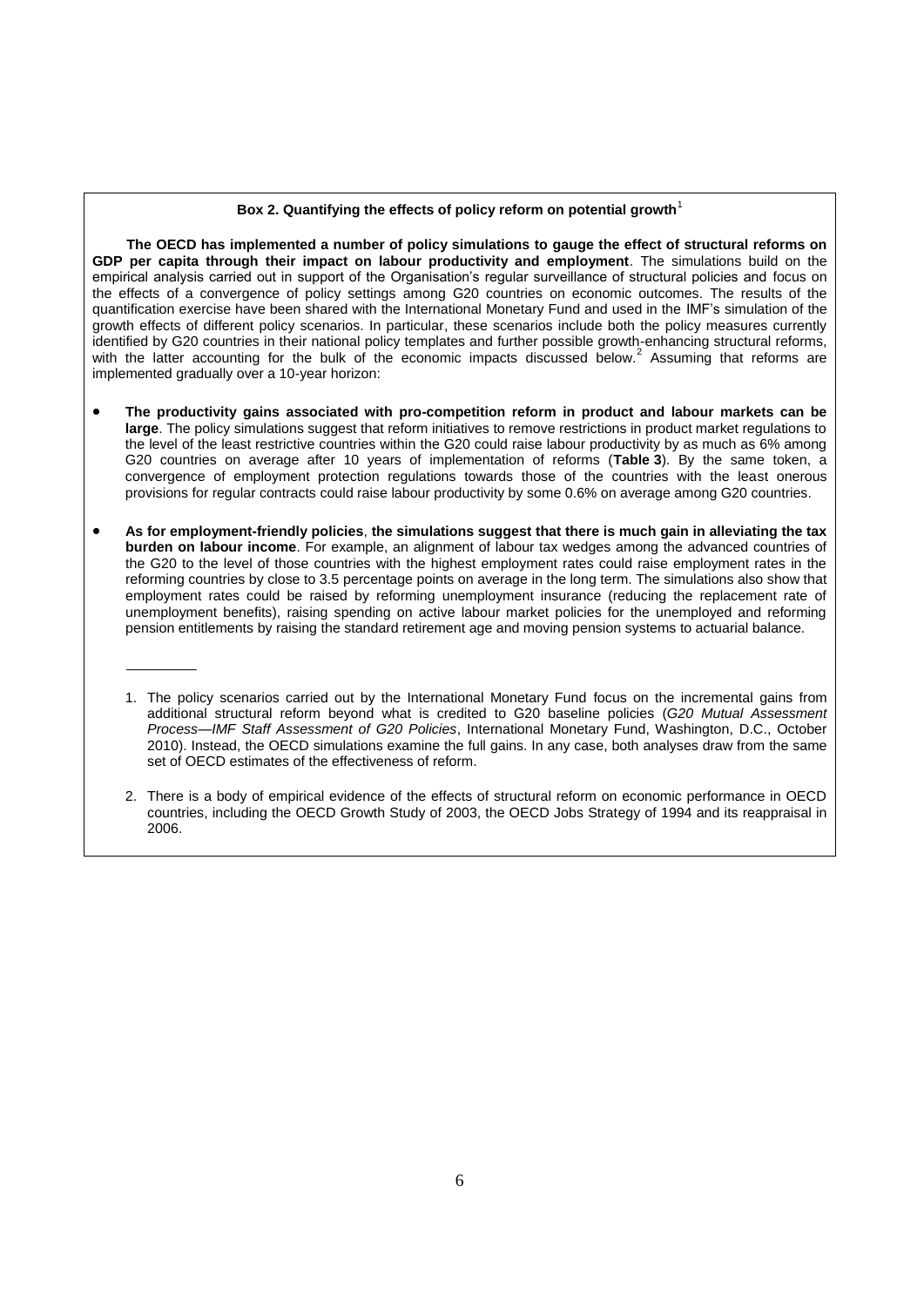| Policy                                                                     | Measure                                                                                                                                                                                                                                                                                                                                                                                                                                                                                                                                                                                                                                   | Sample                                                                                                                        |                                           |                      | Simulated cumulative effect <sup>1</sup> on:  |                      |                                                              |
|----------------------------------------------------------------------------|-------------------------------------------------------------------------------------------------------------------------------------------------------------------------------------------------------------------------------------------------------------------------------------------------------------------------------------------------------------------------------------------------------------------------------------------------------------------------------------------------------------------------------------------------------------------------------------------------------------------------------------------|-------------------------------------------------------------------------------------------------------------------------------|-------------------------------------------|----------------------|-----------------------------------------------|----------------------|--------------------------------------------------------------|
|                                                                            |                                                                                                                                                                                                                                                                                                                                                                                                                                                                                                                                                                                                                                           |                                                                                                                               | Employment<br>rate (percentage<br>points) |                      | Labour<br>productivity level<br>(in per cent) |                      | Steady-state<br>employment<br>rate<br>(percentage<br>points) |
|                                                                            |                                                                                                                                                                                                                                                                                                                                                                                                                                                                                                                                                                                                                                           |                                                                                                                               | After 5<br>years                          | After<br>10<br>years | After 5<br>years                              | After<br>10<br>years | After 10<br>years                                            |
| Product<br>market<br>regulations <sup>2</sup>                              | Adoption of best-practice<br>regulations in 2010, defined in<br>each upstream sector as the<br>average of the three lowest<br>levels of regulation observed in<br>2007 over 5 years                                                                                                                                                                                                                                                                                                                                                                                                                                                       | All G20 countries<br>except Argentina<br>and Saudi Arabia                                                                     |                                           |                      | 1.97                                          | 5.96                 |                                                              |
| Employment<br>protection<br>legislation                                    | Degree of stringency of EPL for<br>regular employment converges<br>to the average of the three least<br>restrictive countries in the OECD<br>area (United Kingdom, United<br>States, Switzerland) over 2011-<br>2015                                                                                                                                                                                                                                                                                                                                                                                                                      | All G20 countries<br>except Argentina,<br>Saudi Arabia,<br><b>United Kingdom</b><br>and United States                         |                                           |                      | 0.16                                          | 0.57                 |                                                              |
| Labour tax<br>wedge                                                        | Convergence to the level of the<br>6 OECD countries with the<br>highest employment rate (mainly<br>Northern European countries)<br>over 2013-2017                                                                                                                                                                                                                                                                                                                                                                                                                                                                                         | France,<br>Germany, Italy,<br>Turkey, United<br>Kingdom, EU                                                                   | 0.45                                      | 1.43                 |                                               |                      | 3.45                                                         |
| Unemploy-<br>ment benefit<br>replacement<br>rate (ARR)                     | Convergence to the level of the<br>6 OECD countries with low ARR<br>and low ALMP spending (mainly<br>English-speaking countries) over<br>2011-2015                                                                                                                                                                                                                                                                                                                                                                                                                                                                                        | France,<br>Germany, Italy,<br>EU                                                                                              | 0.17                                      | 0.53                 |                                               |                      | 1.27                                                         |
| Government<br>spending on<br>active labour<br>market<br>policies<br>(ALMP) | Convergence to the level of the<br>6 OECD countries with high<br>ARR and high ALMP spending<br>(mainly Northern European<br>countries) in 2011                                                                                                                                                                                                                                                                                                                                                                                                                                                                                            | France,<br>Germany, Italy,<br>South Korea, EU                                                                                 | 0.10                                      | 0.22                 |                                               |                      | 0.40                                                         |
| Pension<br>reform                                                          | Move to actuarial neutrality<br>(implicit tax rate set to zero) in<br>2011 and increase in standard<br>retirement age over 2011-2015                                                                                                                                                                                                                                                                                                                                                                                                                                                                                                      | Australia,<br>Canada,<br>Germany,<br>France, United<br>Kingdom, Italy,<br>Japan, South<br>Korea, Turkey,<br>United States, EU | 0.14                                      | 0.40                 |                                               |                      | 0.61                                                         |
| 1.<br>scenarios.                                                           | The effects of reforms at the G20 level are simple averages of the individual country effects for those countries listed in the<br>sample (including the European Union in the case of simulations involving product market regulations). The effects of the<br>reforms at the European Union level are computed as weighted averages of the effects for the European countries that are<br>members of the OECD. The policy simulations assume that reforms are implemented over a 10-year period. Larger gains<br>could be reaped at the 5- and 10-year horizons if reforms were implemented at a faster pace than assumed in the policy |                                                                                                                               |                                           |                      |                                               |                      |                                                              |

h

Evidence for OECD Countries", *OECD Economics Department Working Paper*, No. 791 (OECD, Paris).

*Source*: OECD simulations.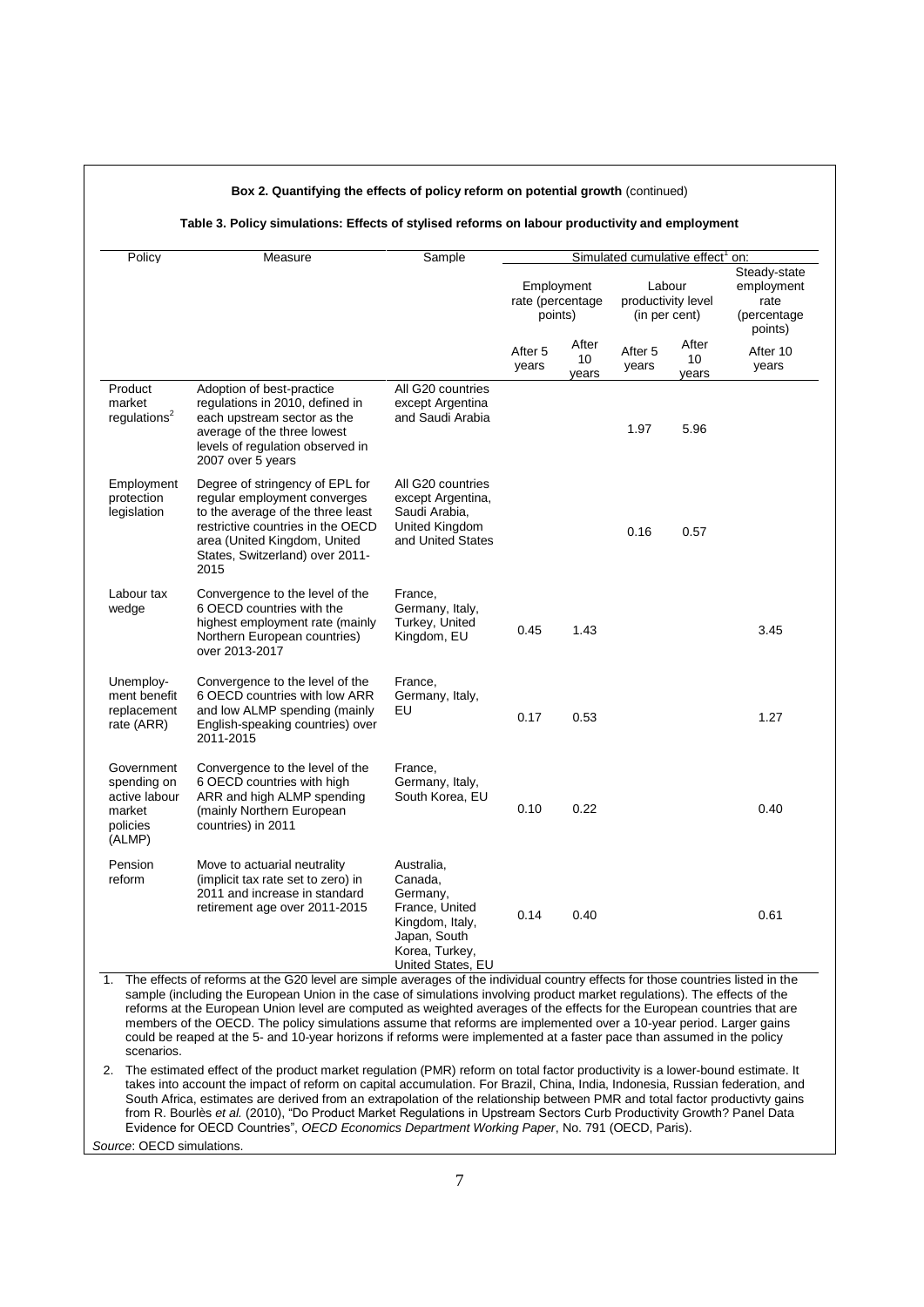**The time it takes to reach the steady state differs across policy areas**. Empirical analysis carried out by the OECD shows that labour market and tax reforms work relatively fast, especially for reforms affecting hours worked. By contrast, productivity-enhancing reforms converge towards steady-state productivity levels at a slower pace. Although human capital reforms have a strong steady state effect on GDP per capita, these reforms take a long time – around 50 years – to become effective for all cohorts and even longer to have their full effects on GDP per capita. The profile of adjustment also differs across countries depending on their demographic structure. The effects of reform are felt sooner for countries with large young cohorts relative to older cohorts, although the full effects take up to 50 years to materialise.<sup>6</sup>

**Reforms may also have short-term adjustment costs**. For example, pro-competition reform in product markets could lead to enterprise closures and job losses in less efficient sectors. But such reforms also promote investment and job creation in dynamic sectors. The net short-term effect of reform therefore depends on the sectoral composition of employment and economic activity. Compensatory measures, such as active labour market policies and labour training, may therefore be needed in the course of reform to shelter displaced workers from the hardships associated with job losses, while facilitating economic transition. In the long term, reforms will be more growth-enhancing the greater the ease with each labour and capital are reallocated from low- to high-productivity sectors and activities, which depends on countryspecific conditions and institutional settings.

### *Monitoring progress in structural policy implementation*

**While considerable scope remains for improving economic efficiency and raising living standards through structural reform, many G20 countries have already taken steps to address the structural weaknesses identified in previous editions of** *Going for Growth*. A review of implementation of policy priorities during 2005-09 shows that G20 countries have taken action to boost labour productivity by making product market regulations more pro-competition and encouraging human capital accumulation and innovation (**Figure 1**). Responsiveness is also high in policy initiatives to reduce disincentives to work and to make labour taxes more conducive to better labour utilisation. Implementation has sometimes resulted in the policy item being dropped from the list of *Going for Growth* priorities in subsequent reviews. This is especially the case of productivity-enhancing measures, which have been met with a response that was sufficient to drop the priority more frequently than labour utilisation-related measures.

**Of course, follow-through of reform priorities depends on implementation capacity, which varies among countries**. Capacity bottlenecks tend to be more prevalent in emerging-market economies and constrain the ability of policymakers in those countries to implement reform effectively and to reap the full benefits of specific policy initiatives. The need for addressing such constraints while, or prior to, implementing reforms should therefore not be underestimated. Through its regular monitoring of implementation of reform priorities, *Going for Growth* provides a mechanism for identifying implementation bottlenecks and strengthening policy accountability.

<sup>6.</sup> See L. de Mello and P.C. Padoan (2010), "Promoting Potential Growth: The Role of Structural Reform", *OECD Economics Department Working Papers*, No. 793 (OECD, Paris) for more information.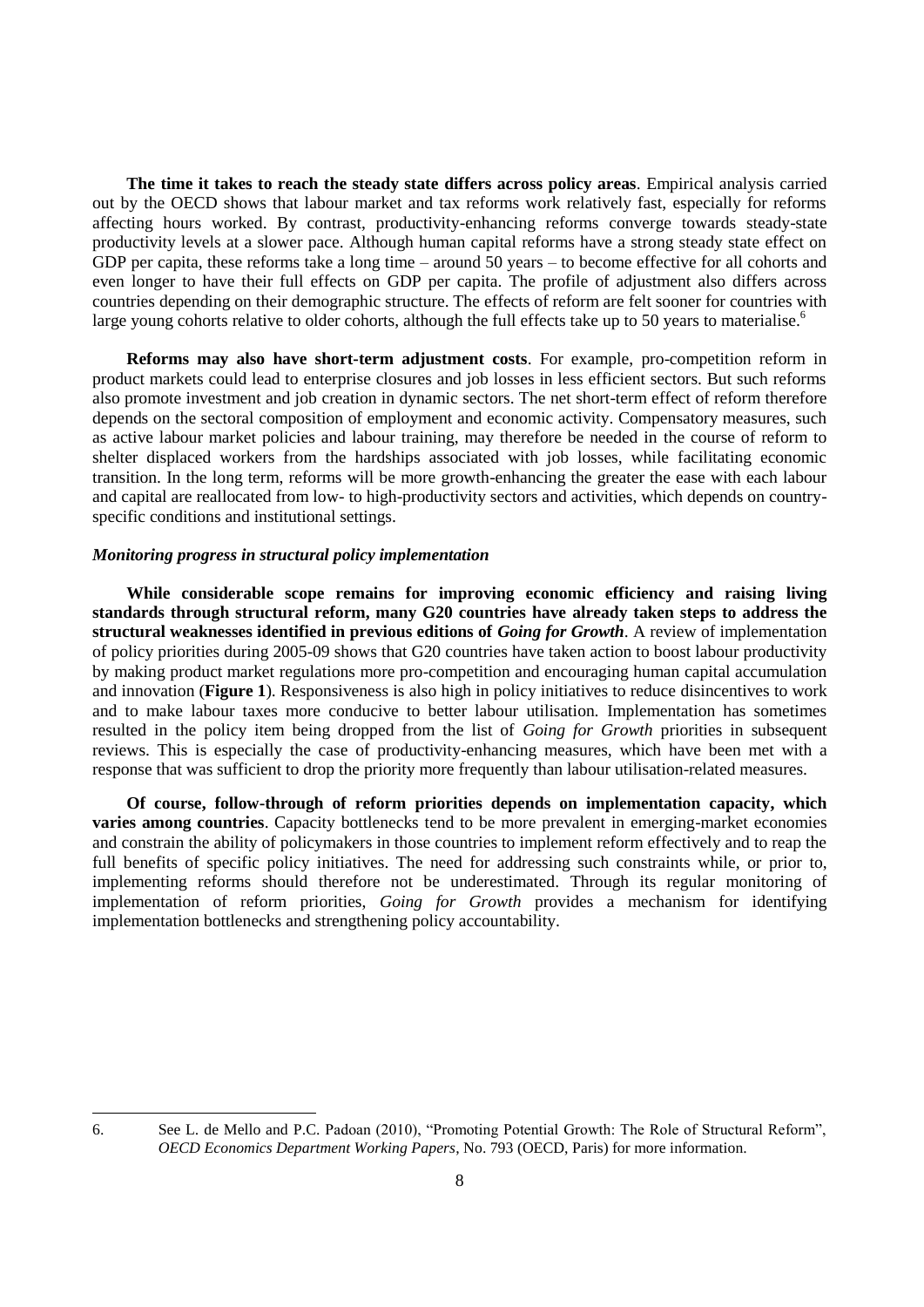#### **Figure 1. Responsiveness and follow-through of** *Going for Growth* **recommendations during 2005-09**



A. Labour productivity enhancing measures

#### B. Labour utilisation-enhancing measures



1. The responsiveness rate is the ratio of the number of years in which some action is taken towards addressing the policy priority to the number of years in which some action could potentially be taken (excluding the year when the priority is set). The follow-through rate is the ratio of the number of priorities dropped following significant action during the previous two years to the number of twoyear cycles including the policy priority.

Source: OECD *Going for Growth* database.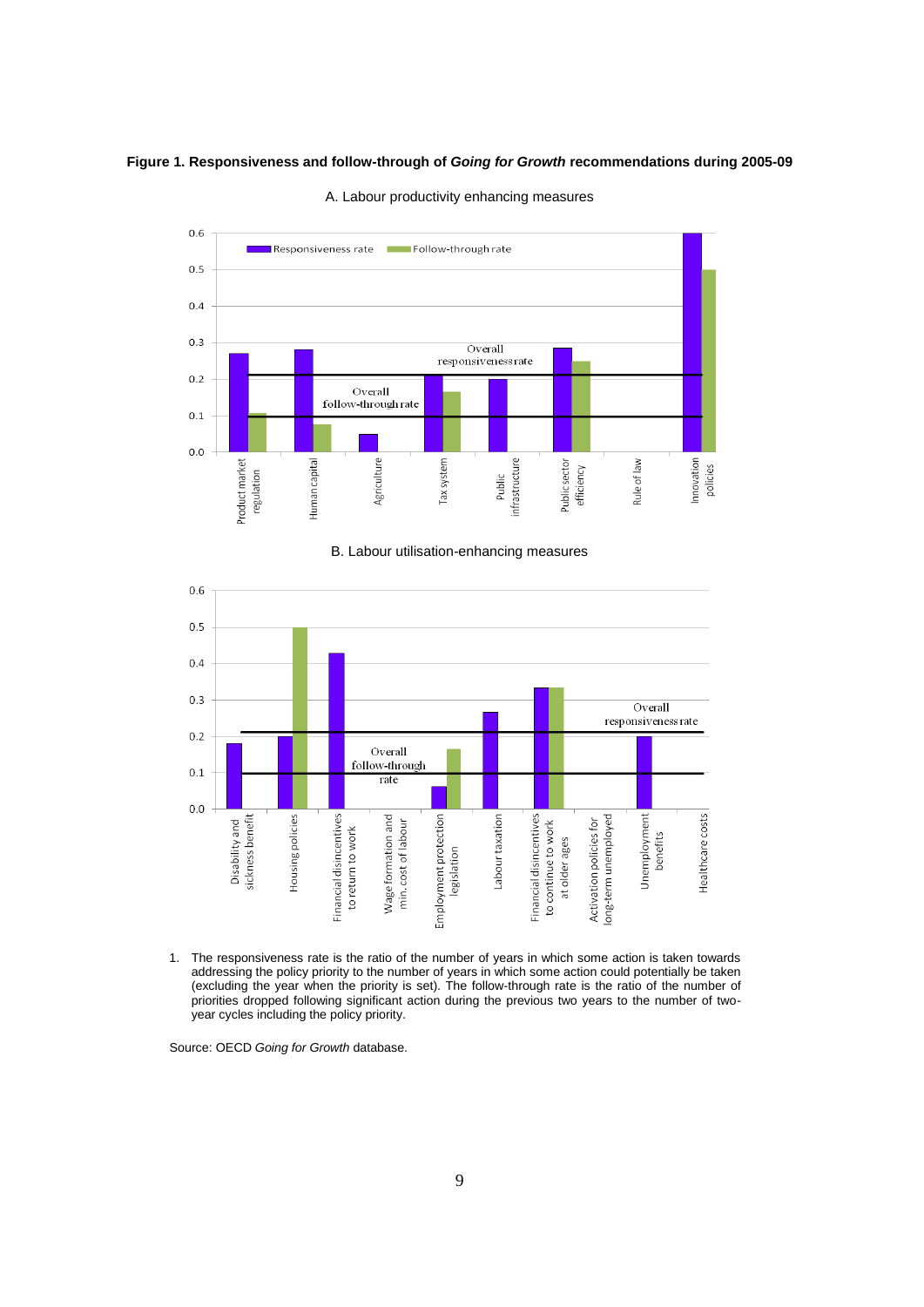## *Policy commitments identified in the G20 national policy templates*

**G20 countries agreed at the Toronto Summit to take further structural policy actions that could "accelerate progress towards achieving stronger, more sustainable and balanced growth"**. Cognizant that additional policy requirements (the so-called "delta" policies) would be needed to achieve the *upside scenario* simulated by the International Monetary Fund (in cooperation with the OECD in the area of structural reform), G20 countries submitted additional information on their proposed measures to improve the collective consistency of G20 national policies, to help meet the G20's shared objectives and to reduce global vulnerabilities.

## **Taking into account the policy initiatives identified in the original pre-Toronto national policy template submissions and the post-Toronto "delta" policy commitments** (**Table 2**) **suggests that**: 7

- **A number of countries have identified policy initiatives to enhance productivity.** They include efforts to make product market regulations more pro-competition, to improve educational achievements and strengthen education systems, and to reform the structure of taxation. Countries have also committed to productivity-enhancing policy action by improving the efficiency of government operations, improving infrastructure and encouraging innovation.
- **National policy commitments also focus on initiatives to raise labour utilisation.** This is the case of reforms to unemployment insurance schemes and to reduce obstacles to labour mobility. Several countries, especially the emerging-market economies, have also set out to improve incentives for labour utilisation in the formal sector so as to tackle duality in the labour market.

**Many of the structural policy objectives reported in the national policy templates feature highly among the pro-growth priorities identified in** *Going for Growth* **(Figure 2)***.* Priorities may nevertheless differ, reflecting the emphasis placed in the national policy commitments on how to achieve the shared policy objectives of strong, sustainable and balanced growth while taking into account the global dimension of domestic policies adopted by G20 countries. The focus of priority setting in *Going for Growth* has traditionally been on the growth implications of structural reforms in individual countries. In particular:

 **There is somewhat greater emphasis in the national policy templates than in** *Going for Growth* **on options for strengthening financial regulation and for carrying out a broad range of reforms in financial sectors**. This reflects a decision to handle financial regulation outside the country-specific framework of *Going for Growth*, because this is a reform area that requires collective action by all G20 countries. Financial reforms are among the priorities reported in the national policy templates of all G20 countries, although implementation gaps remain, as identified in the International Monetary Fund's report. Commitments to improve the quality of infrastructure and to encourage innovation also feature more prominently among the priorities reported in the national policy templates than in *Going for Growth*, although many *Going for Growth* priorities, including pro-competition reforms in product markets, are also innovation-friendly. Most of G20 countries included initiatives in these areas among their policy commitments.

 $\overline{7}$ 

By contrast, the policy simulations presented by the International Monetary Fund take account of the post-Toronto "delta" policies only (*G20 Mutual Assessment Process—IMF Staff Assessment of G20 Policies*, International Monetary Fund, Washington, D.C., October 2010).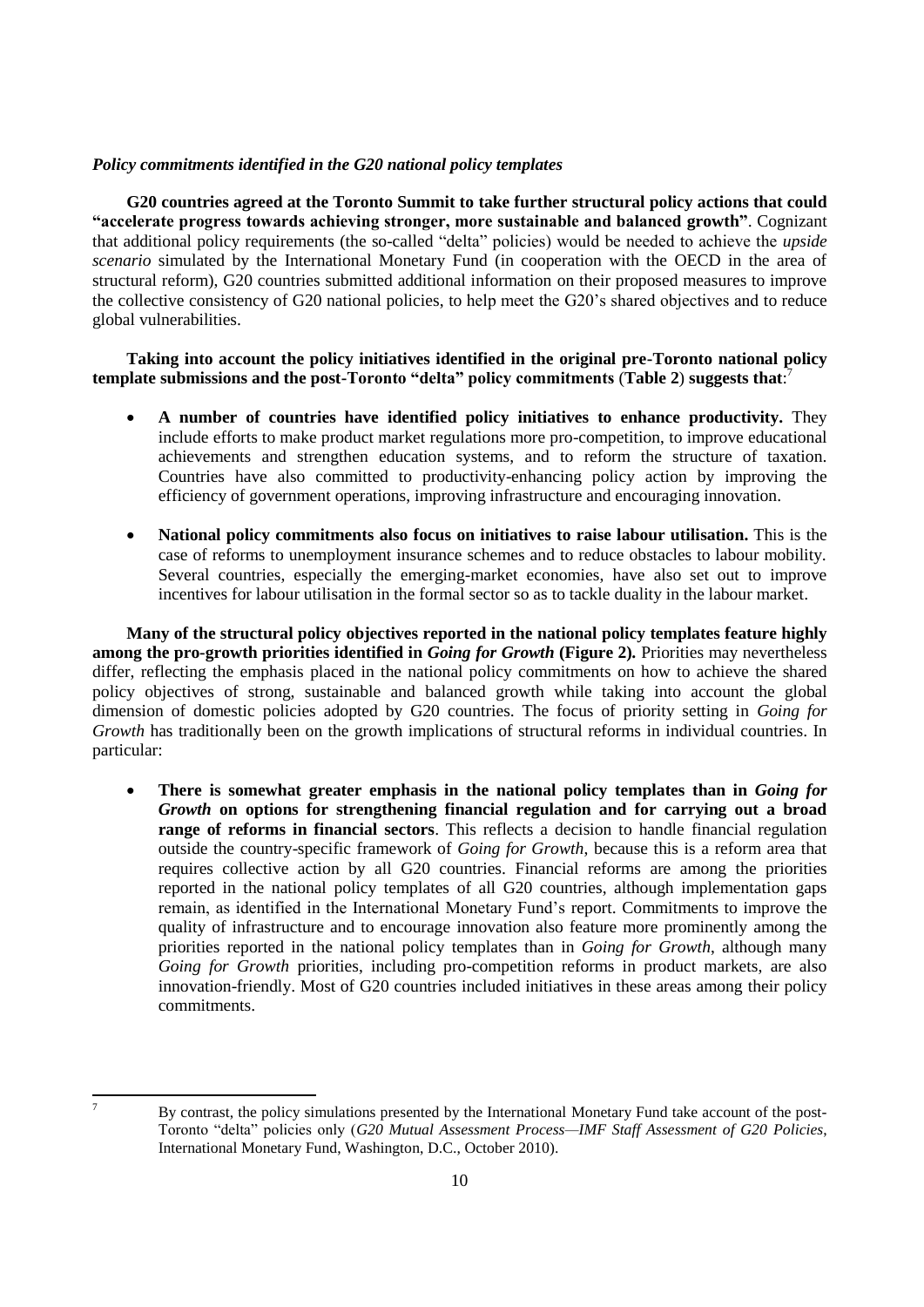## **Table 2. Structural reform commitments based on the G20 national policy template submissions**

| Policy domains and sub-domains                                                                       | Policy priorities <sup>1</sup>                                                                                                                                                                                                            |
|------------------------------------------------------------------------------------------------------|-------------------------------------------------------------------------------------------------------------------------------------------------------------------------------------------------------------------------------------------|
| <b>Product market regulations</b>                                                                    |                                                                                                                                                                                                                                           |
| Strengthen competition in network industries                                                         | Australia, China, Germany, Mexico, South Africa, Turkey                                                                                                                                                                                   |
| Reform/simplify product market regulations                                                           | Australia, Brazil, Canada, India, Italy, Mexico, Spain, Turkey                                                                                                                                                                            |
| Reduce barriers to competition in the services sector                                                | Germany, European Union, France, Italy, Korea, Spain                                                                                                                                                                                      |
| Reduce barriers to foreign ownership/investment/trade                                                | Argentina, Canada, China, European Union, France, Japan, Mexico,                                                                                                                                                                          |
|                                                                                                      | South Africa                                                                                                                                                                                                                              |
| Reduce regulatory barriers to competition                                                            | Australia, Brazil, China, Germany, European Union, France, Italy,<br>Korea, Mexico, South Africa, Spain                                                                                                                                   |
| Strengthen private-sector participation in economic<br>activity                                      | Korea, Mexico, Turkey                                                                                                                                                                                                                     |
| Labour market regulations                                                                            |                                                                                                                                                                                                                                           |
| Reform the unemployment insurance scheme                                                             | China, United Kingdom                                                                                                                                                                                                                     |
| Reduce restrictions on labour mobility                                                               | Canada, China, European Union, Russian Federation                                                                                                                                                                                         |
| Reduce/moderate the minimum cost of labour                                                           | Spain                                                                                                                                                                                                                                     |
| Reduce/ease job protection                                                                           | Germany, France                                                                                                                                                                                                                           |
| Reform the wage bargaining system                                                                    | Italy, Korea, Mexico, South Africa, Spain                                                                                                                                                                                                 |
| Strengthen policies to support female labour force<br>participation                                  | Italy, Japan, Korea, Turkey                                                                                                                                                                                                               |
| Improve incentives for (formal) labour force<br>participation                                        | Argentina, European Union, India, Indonesia, Italy, Saudi Arabia, South<br>Africa, Spain, United Kingdom                                                                                                                                  |
| <b>Taxation</b>                                                                                      |                                                                                                                                                                                                                                           |
| Reform/strengthen the structure of taxation<br>Reduce implicit taxes on continued work at older ages | Australia, Brazil, Canada, China, India, Indonesia, Korea, Mexico,<br><b>Russian Federation</b><br>France                                                                                                                                 |
| Reduce the (average) tax wedge on labour income                                                      | Brazil, Canada, Mexico                                                                                                                                                                                                                    |
| Shift toward indirect taxes                                                                          | India                                                                                                                                                                                                                                     |
| Human capital                                                                                        |                                                                                                                                                                                                                                           |
| Improve educational efficiency/outcomes/achievement                                                  | Argentina, Australia, Brazil, Canada, China, Germany, European Union,<br>India, Indonesia, Italy, Mexico, Saudi Arabia, South Africa, Spain,<br><b>United States</b>                                                                      |
| Strengthen early education                                                                           | Japan, United States                                                                                                                                                                                                                      |
| Strengthen primary education                                                                         | India, Indonesia, United States                                                                                                                                                                                                           |
| Strengthen secondary education                                                                       | Indonesia, Italy, United States                                                                                                                                                                                                           |
| Reform tertiary education                                                                            | Australia, Brazil, Canada, France, Germany, Indonesia, Italy, Japan,<br>Korea, Spain, United States                                                                                                                                       |
| <b>Financial regulation</b>                                                                          |                                                                                                                                                                                                                                           |
| Improve/streamline financial regulation                                                              | Argentina, Australia, Brazil, Canada, China, Germany, European Union,<br>France, India, Indonesia, Italy, Japan, Korea, Mexico, Russian<br>Federation, Saudi Arabia, South Africa, Spain, Turkey, United Kingdom,<br>United States        |
| Undertake wide-ranging financial reforms                                                             | Argentina, Australia, Brazil, Canada, China, Germany, European Union,<br>France, India, Indonesia, Italy, Japan, Korea, Mexico, Russian<br>Federation, Saudi Arabia, South Africa, Spain, Turkey, United Kingdom,<br><b>United States</b> |
| Other areas                                                                                          |                                                                                                                                                                                                                                           |
| Improve public sector efficiency                                                                     | European Union, Indonesia, Italy, Spain                                                                                                                                                                                                   |
| Improve health outcomes                                                                              | India, Indonesia, Mexico, Turkey                                                                                                                                                                                                          |
| Reduce health care costs                                                                             | Australia, China, Spain, United States                                                                                                                                                                                                    |
| Strengthen R&D and innovation incentives                                                             | Argentina, Australia, Brazil, Canada, China, European Union, France,                                                                                                                                                                      |
| Strengthen the legal system                                                                          | Germany, Indonesia, Italy, Japan, Korea, Spain, Turkey, United States<br>Brazil, China, Mexico, Russian Federation                                                                                                                        |
| Improve infrastructure/quality                                                                       | Argentina, Australia, Brazil, Canada, China, India, Indonesia, Italy,<br>Japan, Korea, Mexico, Russian Federation, Saudi Arabia, South Africa,<br>Spain, Turkey, United Kingdom, United States                                            |

1. Refers to the reform priorities identified in the G20 countries' pre- and post-Toronto national policy template submissions.

*Source*: OECD.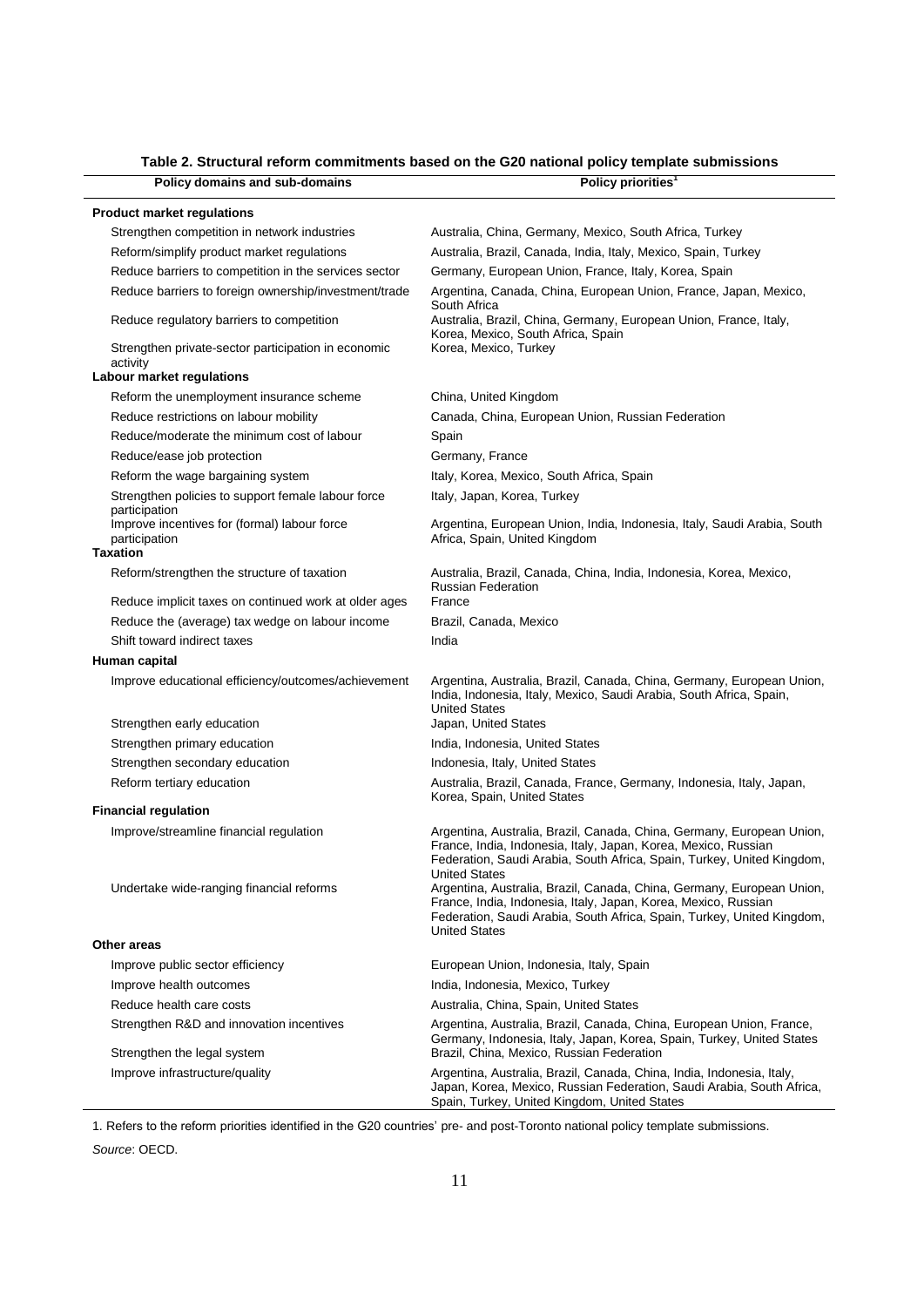#### G20 structural policy commitments Going for Growth priorities  $\overline{O}$  $\overline{1}$  $\overline{\phantom{a}}$ 3  $\overline{A}$  $\overline{5}$ 6  $\overline{7}$ 8 9 10 Productmarketregulations Strengthen competition in network industries Reform/simplify product market regulations Reduce barriers to competition in the services sector Reduce barriers to foreign ownership/investment/trade Reduce regulatory barriers to competition Strengthen private-sector participation in economic. Reform planning regulations Labour market regulations Reform (disability) benefit schemes Reform the unemployment insurance scheme Reduce restrictions on labour mobility Reduce/moderate the minimum cost of labour Reduce/ease job protection Reform the wage bargaining system Strengthen policies to support female labour force. Improve incentives for (formal) labour force participation Reform/strengthen the structure of taxation Reduce implicit taxes on continued work at older ages Taxation Reduce the (average) tax wedge on labour income Shift toward indirect taxes Reduce impediments to full-time female participation Phase out energy subsidies Improve educational efficiency/outcomes/achievement Human capital Strengthen early education Strengthen primary education Strengthen secondary education Reform tertiary education Promote social mobility Financial regulation Improve/streamline financial regulation Undertake wide-ranging financial reforms Reduce producer support to agriculture Improve public sector efficiency Other areas Improve health outcomes Reduce health care costs Strengthen R&D and innovation incentives Strengthen the legal system Improve the quality of infrastructure

#### **Figure 2.** *Going for Growth* **priorities and G20 structural policy commitments**

Number of countries with a given policy priority/commitment divided by the total number of priorities/commitments, in per cent

1. There are 106 possible priorities in the case of *Going for Growth* (Table 1) and 208 commitments identified in the national policy templates (Table 2).

*Source:* OECD.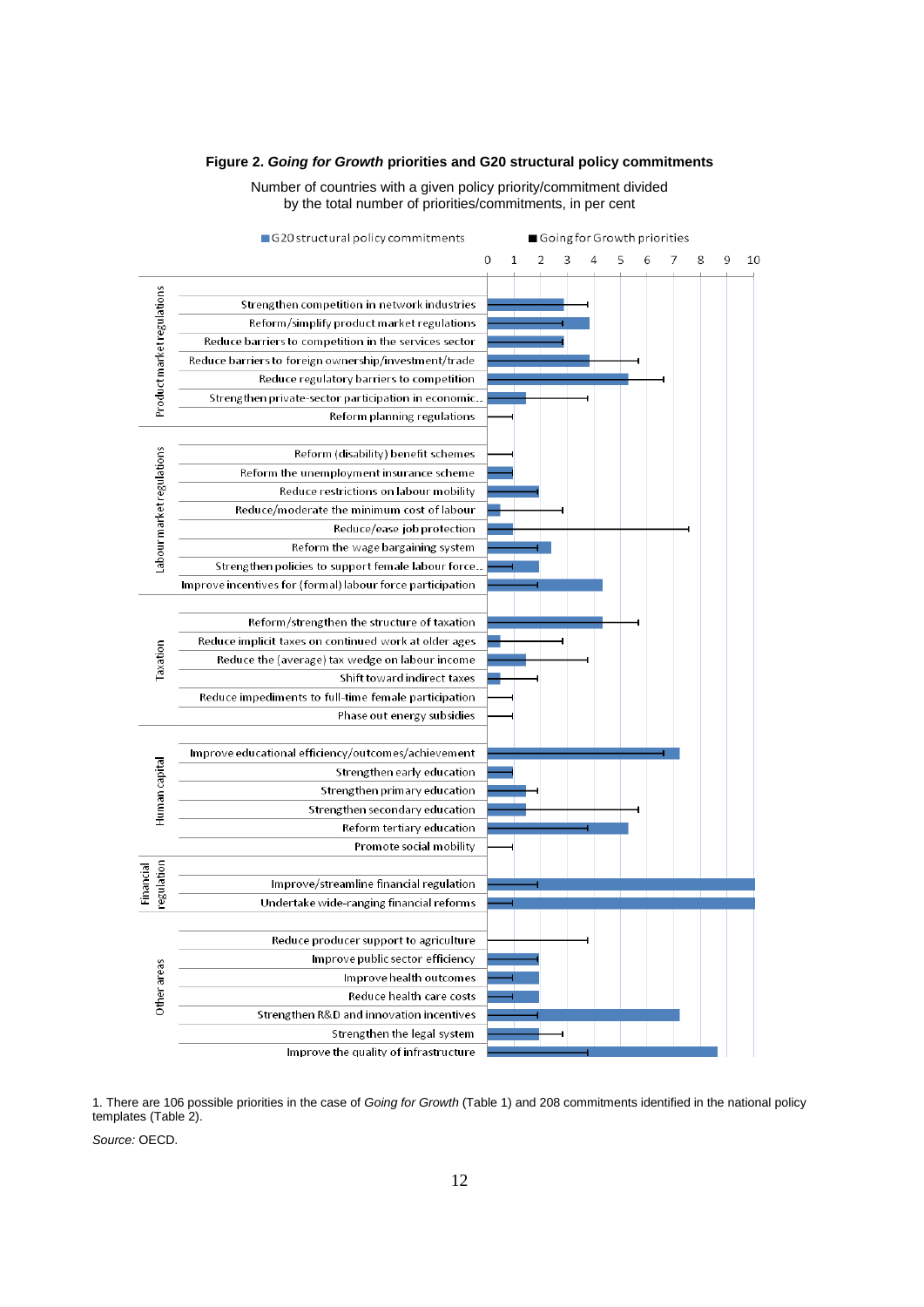**By contrast, on the basis of the information reported in the national policy templates, there appears to be somewhat less appetite among G20 countries for pursuing a number of priorities identified in** *Going for Growth*. This is the case of efforts to enhance labour productivity and utilisation by reforming employment protection legislation. Other priorities, including in the areas of reform of energy and producer subsidy in agriculture, are identified in *Going for Growth* but not in the national policy templates.

**A coincidence of priorities identified in the national policy templates (pre-and post-Toronto submissions taken together) and through** *Going for Growth* **suggests that both exercises point to common directions for reform in a number of policy domains**. It is therefore important to consider the implications of structural reform for the public finances and external current account balances. Recent OECD work has aimed to shed light on these effects.

## **3 How could structural reform contribute to fiscal consolidation?**

**While budget positions vary greatly within the G20, countries have reiterated their commitment to the fiscal consolidation targets established at the Toronto Summit, including at least to halve budget deficits by 2013 and to stabilise or reduce government debt-to-GDP ratios by 2016**. This is important, because the global crisis has wreaked havoc in the government finances of several G20 countries. Budget deficits have risen to historical highs, especially in the advanced countries, due essentially to the impact on the budget of fiscal stimulus measures, cyclical revenue losses and expenditure hikes, and the disappearance of revenue buoyancy driven by asset price bubbles. As a result of large budget deficits, government indebtedness is set to reach all-time highs in several countries in the near term, which calls for ambitious consolidation to restore long-term fiscal sustainability.

**Structural measures to enhance medium-term growth could also facilitate fiscal consolidation in some cases**. In particular:

- **A number of employment-friendly reforms have a direct beneficial effect on fiscal positions** (**Table 3**). These reforms are identified as key *Going for Growth* priorities in a number of (mainly advanced) G20 countries and include a tightening of eligibility criteria for disability benefits, cuts in the level and/or duration of unemployment benefits, a phasing-out of early retirement schemes and an increase in statutory retirement ages.<sup>8</sup> Policy action in these areas would improve fiscal positions immediately by lowering government spending and more gradually by encouraging employment and raising tax receipts.<sup>9</sup>
- **Reforms that increase productivity would also have a direct effect on fiscal positions**. As mentioned above, there is much scope for enhancing the cost-effectiveness public spending, including in education and health care, in several G20 countries.<sup>10</sup> Efficiency gains in these areas – by producing the same amount of output by using fewer inputs – would contribute to fiscal consolidation while maintaining current levels of services. By the same token, certain pro-

- 9. Taking into account the synergies that exist between pro-growth structural reforms and underlying fiscal positions, OECD analysis shows that a 1% cut in structural unemployment through structural reforms would improve the fiscal position of OECD countries by 0.25 to 0.5 points of GDP on average. See *OECD Economic Outlook*, No. 88 (OECD, Paris), forthcoming, for more information.
- 10. Improvements in public sector efficiency and in education and health outcomes are among the policy priorities identified in *Going for Growth* for China, India, Indonesia, Mexico, Russian Federation, South Africa, Turkey, United Kingdom and United States (Table 1).

<sup>8.</sup> Reform in this area is among the policy priorities identified in *Going for Growth* for the United Kingdom and Canada (Table 1).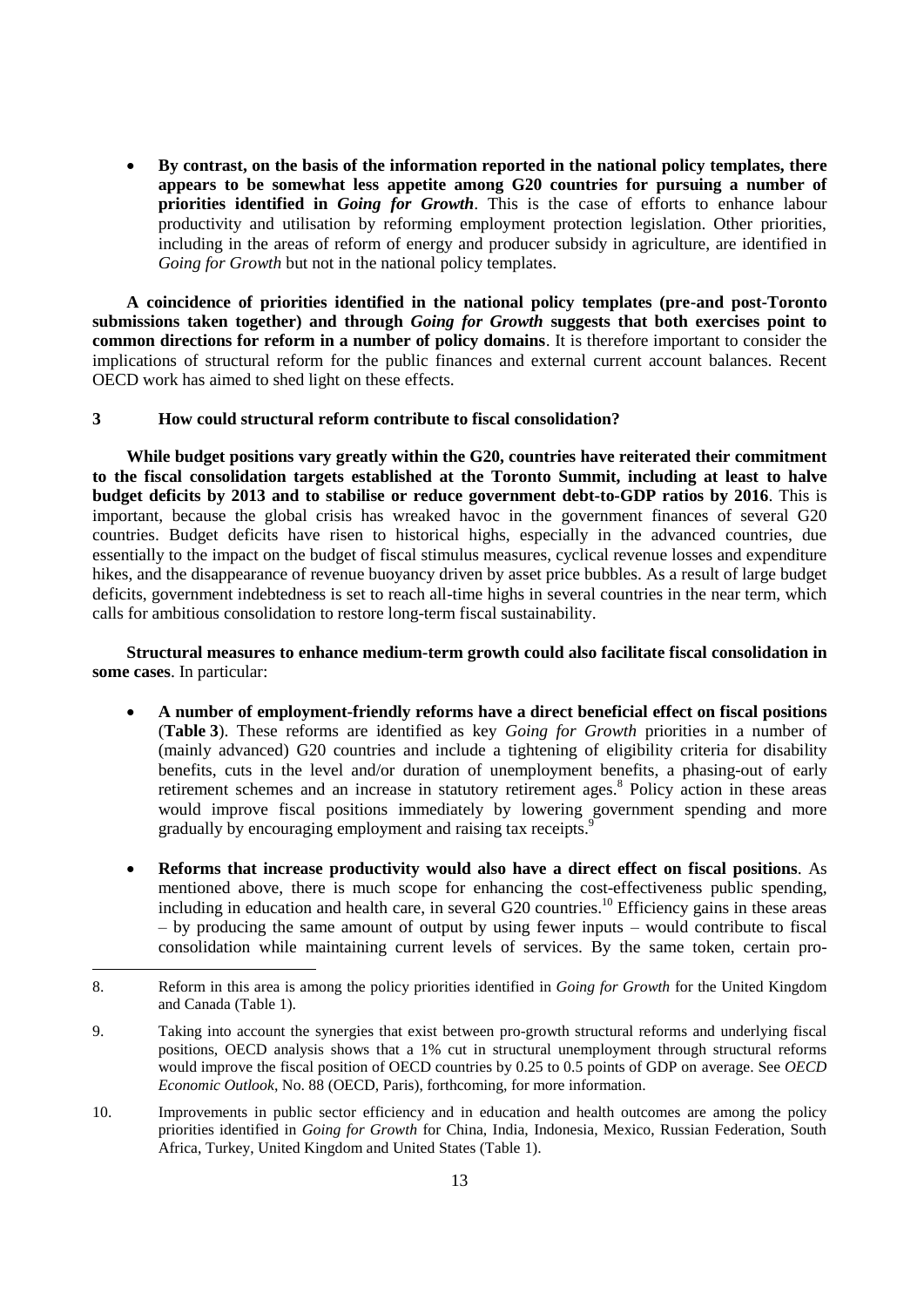competition product market reforms, such as the removal of public subsidies (in the areas of agriculture, energy or housing), could also contribute to improving fiscal positions.<sup>11</sup> Moreover, many G20 countries would do well to raise revenue through the taxation of damaging economic activities, including broader-based pricing of carbon emissions, which would also contribute to fiscal consolidation while raising welfare.<sup>12</sup>

|                                   | A. Reforms that directly improve fiscal positions                                                                 |
|-----------------------------------|-------------------------------------------------------------------------------------------------------------------|
|                                   | Improve public spending efficiency, in particular in education and health care                                    |
| <b>Productivity-</b>              | Strengthen private-sector participation in economic activity                                                      |
| enhancing                         | Reduce public subsidies (producer support to agriculture, energy subsidies)                                       |
| reforms                           | Reduce housing subsidies                                                                                          |
|                                   | Implement taxes on negative externalities (such as pollution)                                                     |
|                                   | Remove disincentives to work by:                                                                                  |
| <b>Employment-</b>                | Reforming disability, sickness and unemployment benefit schemes                                                   |
| enhancing<br>reforms              | Phasing out early retirement schemes and/or increasing legal retirement age                                       |
|                                   | Phasing out short-time working schemes adopted during the crisis (to bring working hours back to normal)          |
|                                   | B. Reforms that improve fiscal positions only indirectly                                                          |
|                                   | Relax product market regulation                                                                                   |
|                                   | Ease entry restrictions in non-manufacturing sectors                                                              |
|                                   | Reduce barriers to entrepreneurship                                                                               |
| <b>Productivity-</b><br>enhancing | Reduce barriers to trade and FDI                                                                                  |
| reforms                           | Implement revenue-neutral changes in tax structure                                                                |
|                                   | Increase the share of consumption and property taxes and reduce the share of corporate and labour<br>income taxes |
|                                   | Broaden the tax base and cut the tax rate                                                                         |
|                                   | Increase labour market flexibility                                                                                |
| <b>Employment-</b>                | Relax and/or rebalance employment protection legislation                                                          |
| enhancing                         | Reform wage bargaining to enhance flexibility                                                                     |
| reforms                           | Reduce labour costs                                                                                               |
|                                   | Relax product market regulation                                                                                   |
|                                   | C. Reforms that are likely to weaken fiscal positions at least in the short run                                   |
| <b>Productivity-</b>              | Increase public spending on innovation, education, infrastructure                                                 |
| enhancing<br>reforms              | Reduce international trade barriers (tariffs)                                                                     |
| <b>Employment-</b>                | Increase public spending on active labour market policies                                                         |
| enhancing<br>reforms              | Reduce the tax wedge on labour income                                                                             |
|                                   |                                                                                                                   |

**Table 3. Fiscal impact of various types of growth-enhancing structural reforms**

Source: OECD.

 $\overline{a}$ 

<sup>11.</sup> A reduction of producer support to agriculture is among the policy priorities identified in *Going for Growth* for the European Union, Korea, Japan and United States (Table 1).

<sup>12.</sup> The potential fiscal revenues from pricing greenhouse gas emissions have been evaluated at 2.5% of GDP on average by 2020, if all industrialised countries were to use domestic carbon taxes or auctioned emission trading permits to reduce emissions in each of them by 20% relative to 1990 levels (A. de Serres *et al.*, 2010, "A Framework for Assessing Green Growth Policies", *OECD Economics Department Working Papers*, No. 774, OECD, Paris).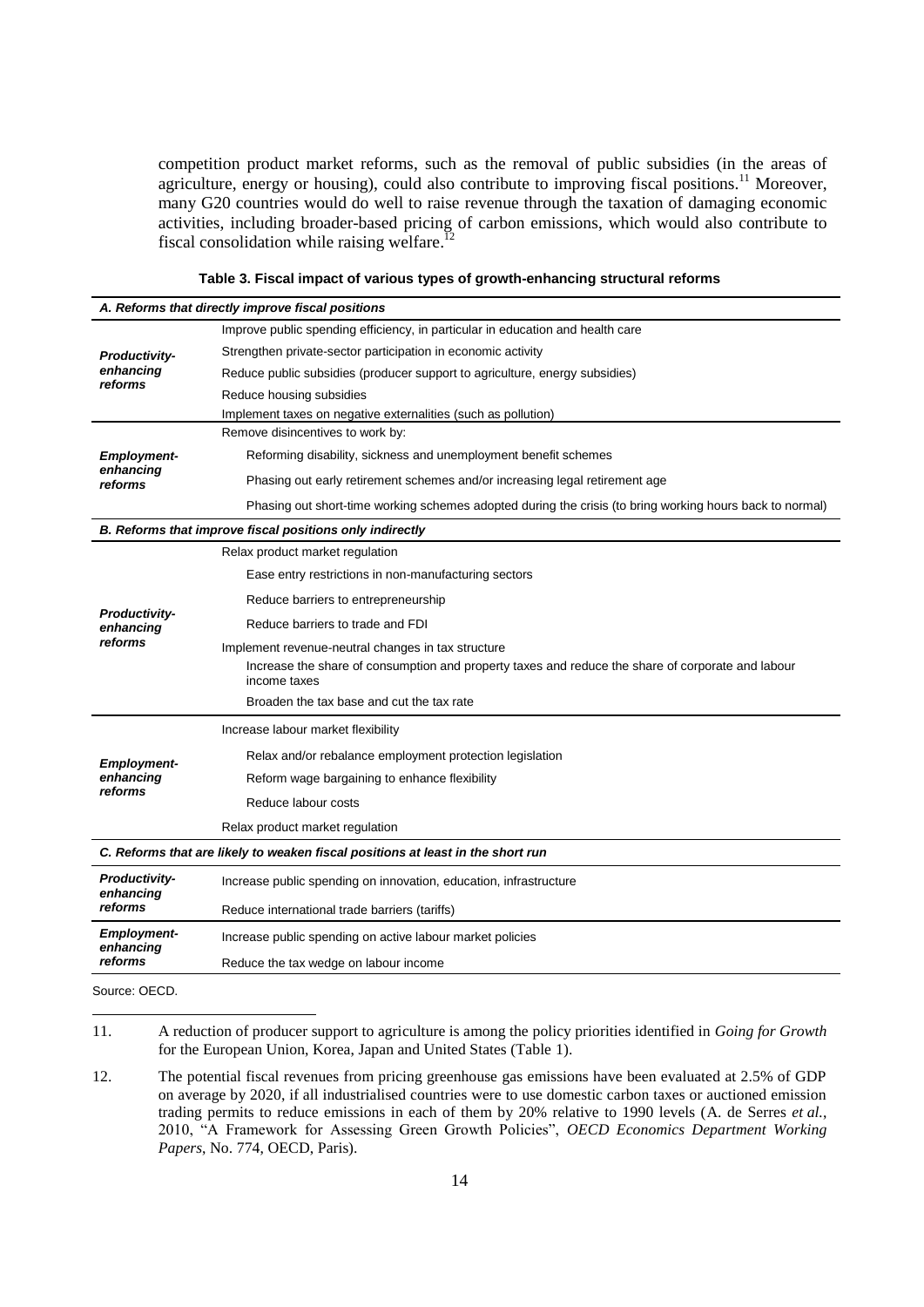**Several G20 countries face immediate fiscal challenges that may in practice constrain their ability to implement longer-term growth-friendly structural reforms**. Important policy trade-offs will therefore need to be taken into consideration to make sure that a "new balance" is reached to reconcile the objectives of delivering much-needed fiscal consolidation and laying the groundwork for stronger growth in the longer term. Countries with large consolidation needs may give priority to reforms that boost employment, which would in turn contribute to higher revenue, and reduce public spending at the same time. These countries would have less room to implement reforms that call for increases in productivityenhancing government spending.

**Other structural reforms would contribute to fiscal consolidation indirectly**. For example:

- **Initiatives to make labour and product market regulations more pro-competition could have an indirect positive effect on fiscal positions by encouraging employment growth**. Greater flexibility in wage bargaining or reform to employment protection legislation to address labour market dualism could help to enhance labour utilisation and indirectly contribute to fiscal consolidation, as higher employment implies more taxes and less spending over the medium run.<sup>13</sup> A reduction in the tax burden on labour income would have the same effect to the extent that the corresponding revenue loss can be compensated by increases in other taxes.
- **Regulatory reforms that increase productivity would also indirectly improve the public finances**. Most product market reforms, which are priorities in most G20 countries on the basis of *Going for Growth*, are fiscally neutral in the short term. They are nevertheless likely to contribute to a reduction of fiscal deficits over the medium term by increasing tax revenue through productivity gains. In addition, by shifting the structure of taxation to less distortive taxes, such as those on consumption and property, and broadening tax bases, tax reform can contribute to fiscal consolidation indirectly through their medium-term effects on income, productivity and tax receipts.<sup>14</sup> In several countries, broadening tax bases would further enhance the efficiency of the tax system by enabling a reduction in tax rates and by cutting economic distortions and administrative compliance costs associated with tax expenditures. In other countries, especially emerging-market economies, efforts to improve tax administration would strengthen their revenue mobilisation capacity.

**Fiscal consolidation should focus on instruments that minimise its adverse impact on trend growth**. There are policy trade-offs that need to be taken into consideration in the choice of spending components and sources of taxation to achieve consolidation. Also, to the extent that the costs and benefits of different instruments differ across social groups, fiscal consolidation will have implications for income distribution and equity. In particular, where expenditure cuts are needed, pro-growth programmes should be preserved to the extent possible, including productive outlays, such as on education, R&D and infrastructure, which are expected to be growth-enhancing in the longer term. As for tax hikes, they should

<sup>13.</sup> Reforms in these areas are among the policy priorities identified in *Going for Growth* for Brazil, China, European Union, France, Germany, India, Indonesia, Italy, Japan, Korea, South Africa and Turkey (Table 1).

<sup>14.</sup> For most OECD countries, recent empirical evidence points to significant impacts on productivity and investment from changes in tax structure involving lower personal and corporate income taxes offset by higher consumption and property taxes, as well as from tax-base broadening accompanied by lower marginal tax rates (A. Johansson *et al.*, 2008, "Taxation and Economic Growth", *OECD Economics Department Working Papers*, No. 620, OECD, Paris). Reform to strengthen the structure of taxation is among *Going for Growth* priorities for Australia, Brazil, Canada, Germany, Japan and United States, whereas a reduction in the tax wedge on labour income is recommended for Australia, Brazil, France and Germany (Table 1).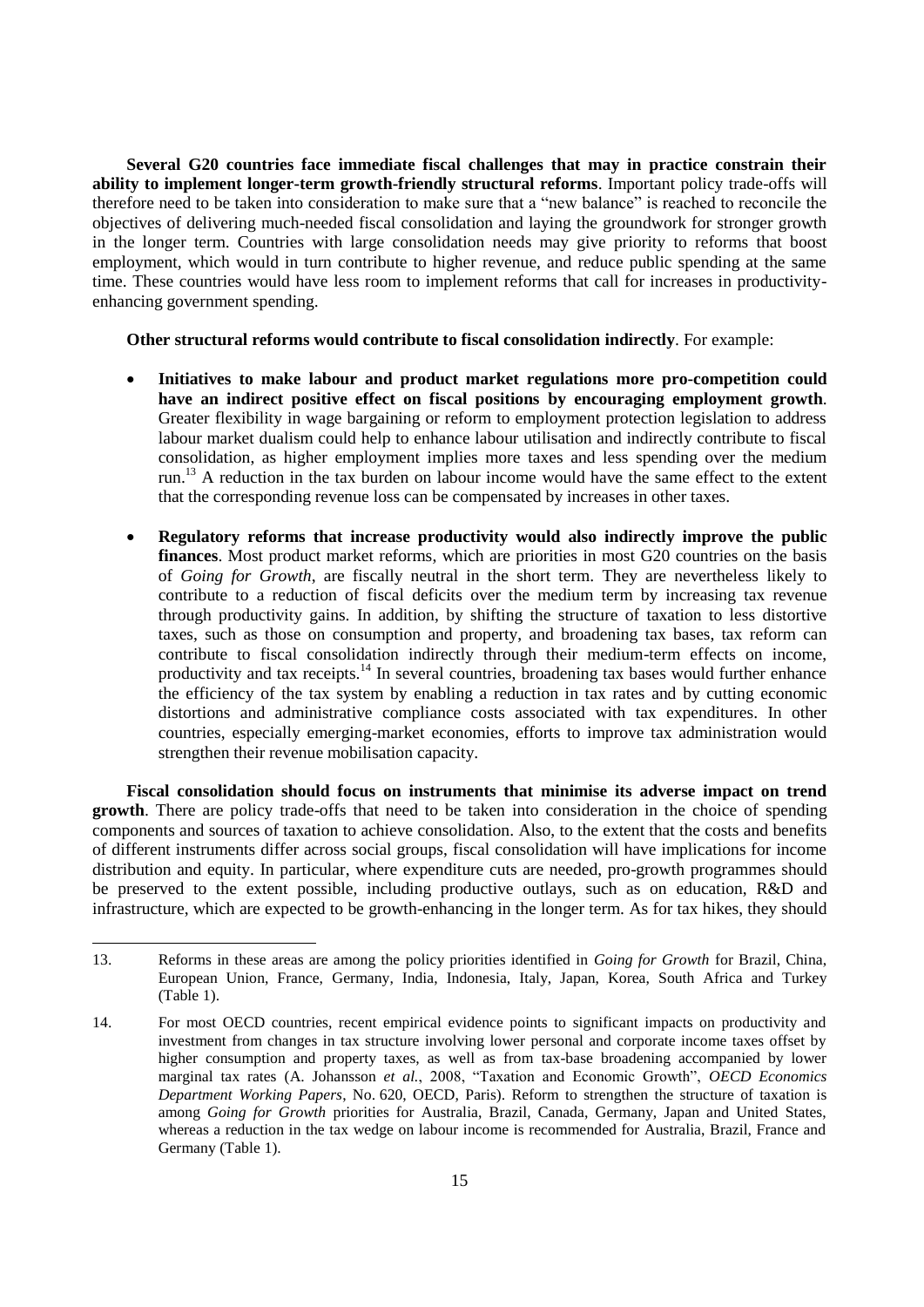rely on the least growth-distorting instruments, such as taxes on immobile bases, including property and consumption.

## **4 How could structural reform contribute to a rebalancing of global growth?**

**At the Toronto Summit, G20 Leaders committed themselves to taking steps to increase domestic demand in surplus economies and private savings in advanced deficit economies**. Having reached over 5% of world GDP in 2008, the combined current account surpluses and deficits of the world's major countries and economic areas almost halved in 2009. These imbalances are nevertheless widening again as the global recovery gathers pace. It is therefore important to remove through structural reform those distortions that contribute to a build-up of external imbalances. Structural reforms are likely to influence a country's external current account position by affecting both savings and investment behaviour. Reforms in this area have both demand- and supply-side effects, whose balance depends on the types of reforms implemented and the framework conditions prevailing in individual countries.<sup>15</sup> In particular:

- **Structural reforms aimed at boosting productivity growth and encouraging investment could lead to a deterioration of current account positions**. An increase in investment arising from productivity-enhancing measures may more than offset possible positive effects of reform on aggregate saving. In addition to an indirect effect through productivity gains, investment can also be raised through pro-competition reforms in product markets, which could therefore reduce the current account position of surplus countries. $16$
- **A strengthening of safety nets in surplus emerging-market economies may be desirable in its own right and would also contribute to lowering global imbalances**. Introducing and/or scaling up social welfare systems in emerging-market economies would help citizens cope with various eventualities and therefore, as a side effect, help reduce excess precautionary saving and thereby weaken current accounts.<sup>17</sup> By the same token, policies that would encourage private saving in deficit countries, such as the United States, by for example scrapping income tax deductibility for mortgage payments or shifting the personal income tax further to a consumption base, would have an influence on the current account.
- **Reforms that aim to improve the sustainability of public pension schemes may help to reduce saving in advanced surplus countries**. OECD estimates suggest that an increase in the statutory retirement age by one year could reduce total and private saving by around ½ percentage point of GDP in the medium to long run.
- **Reforms of employment protection legislation do not appear to have any clear-cut side effects on saving behaviour**. But relaxing job protection seems to weaken current accounts

17. According to recent OECD estimates, increases in social spending on health care by one percentage point of GDP in OECD countries could on average reduce private saving by about 1.5% of GDP. The effect appears to be especially strong under low initial levels of social spending: the point estimates for China implies that the effect could amount to 2.5 per cent of GDP, although there is wide uncertainty around this point estimate (OECD, 2010, *Economic Survey of China*, OECD, Paris).

<sup>15.</sup> See M. Kennedy and T. Sløk (2005), "Structural Policy Reforms and External Imbalances", *OECD Economics Department Working Papers*, No. 415 (OECD, Paris) for more information and empirical evidence.

<sup>16.</sup> Empirical evidence for OECD countries shows that aligning the level of product market regulation in Japan and Germany – where reform is identified in *Going for Growth* as a priority in this area – with OECD best practice could raise private investment in these countries by 0.6 and 0.7 percentage points of GDP in the short term, respectively (*OECD Economic Outlook*, No. 87, OECD, Paris, 2010).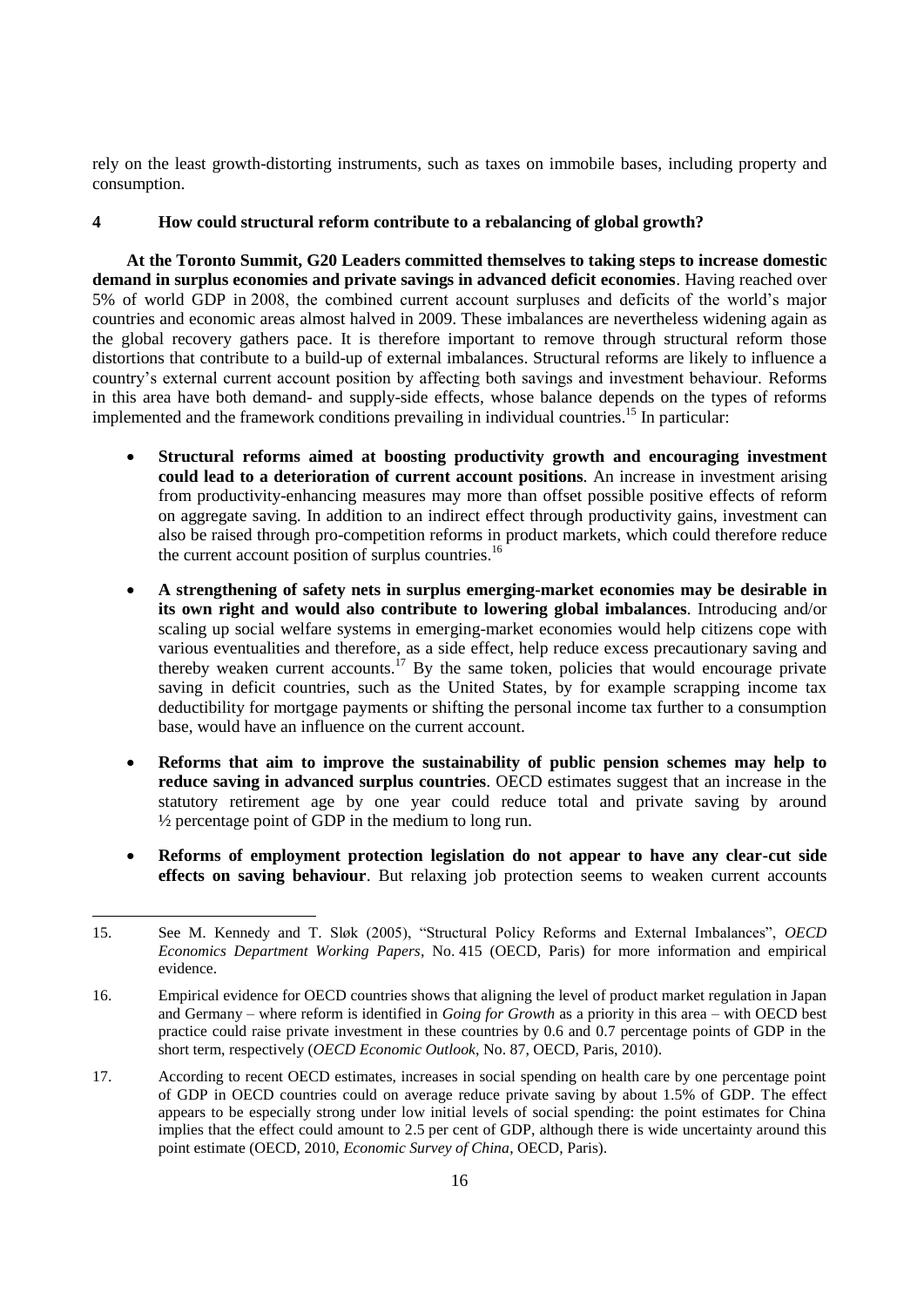through a decline in investment, possibly because firms substitute labour for capital as labour markets become more flexible. Reform in this area is among *Going for Growth* priorities for a number of G20 countries.

- **Financial market reform could lead to a deterioration of external positions.** Financial market liberalisation, especially in emerging-market economies, where it often implies curbing financial repression, should help to relax borrowing constraints for households and firms and, in turn, reduce saving. At the same time, reform to improve enforcement and transparency of legal and regulatory frameworks for financial systems could have a positive effect on innovation and investment in new enterprises. The attendant increase in investment capital inflows may lead to a deterioration of the current account balance. Reform in this area is among the policy priorities identified in *Going for Growth* for a few G20 countries.
- **Other structural reforms may have an effect on the current account**. Initiatives to reduce oil consumption could lower the current account deficit in oil-importing countries, although the final impact depends on how such policies affect the fiscal deficit and consumption of other goods.

## **5. Moving forward: how can the OECD contribution to the G20 Framework be enhanced further?**

**The OECD has a broad work programme on the role of structural reforms in improving economic performance along the Framework's three dimensions (strong, sustainable and balanced growth).** The policy lessons to be drawn from a number of ongoing and planned activities, as well as regular OECD surveillance of multilateral, structural and country-specific policies, could contribute to the pro-growth policy debate within the G20. In particular:

- **As for the growth dimension, policymakers would benefit from a better understanding of the short-run effects of structural reform on economic activity**. OECD analysis shows that particular reforms that have a large positive impact on income per capita in the long term may actually hurt activity in the short term. This is the case of some product market reforms that unleash opportunities for investment in dynamic sectors, while accelerating firm turnover and job losses in less productive sectors and activities. It is therefore important to ascertain how to best implement structural reform to minimise short-term adjustment costs, especially in situations of economic duress. Compensatory policies may be put in place, public finances permitting, to cushion the adverse effect on reform on vulnerable groups and to facilitate the reallocation of workers and capital to new uses.
- **The analysis of the effect of structural reform on economic performance can be broadened to include equity and income distribution considerations**. Such considerations can be considered within the sustainability dimension of the Framework. As an initial step towards improving our understanding of the effects of structural reform on equity and income distribution, the OECD has recently begun to work on the determinants of intergenerational social mobility, which promotes equal opportunity for individuals and enhances growth by putting all of society's human resources to their best use. The analysis shows that there is quite some room for enhancing mobility through education reform, including by increasing enrolment in early childhood education, avoiding early tracking of students and improving the social mix within schools. Further work in this area would benefit the G20 countries that have identified different aspects of social development as key policy priorities.
- **The institutional underpinnings of structural reform need to be taken into consideration**. OECD surveillance of country-specific policies is reported in the *OECD Economic Surveys*,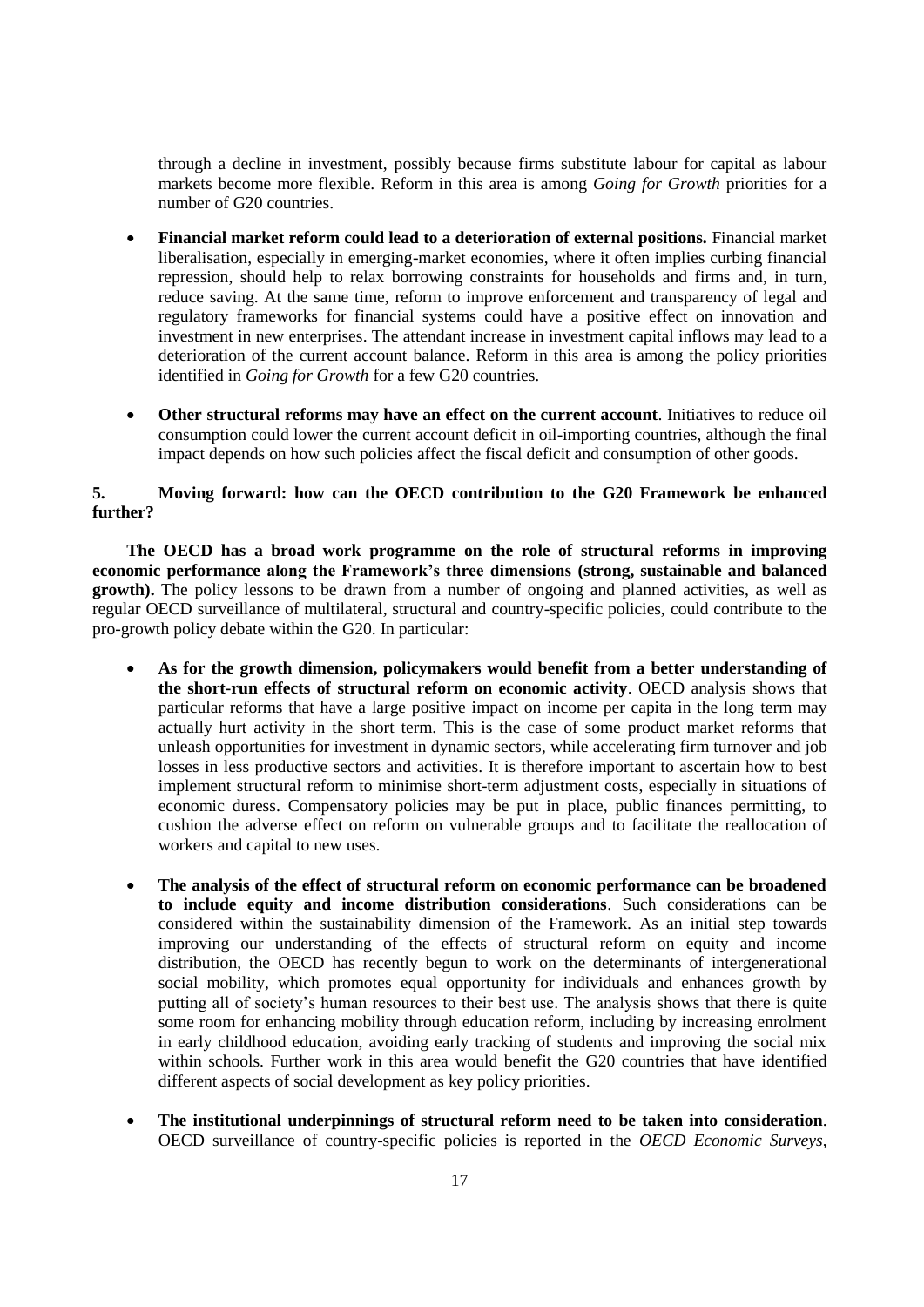which complement the *Going for Growth* process for identifying structural policy challenges in individual countries, as noted in Box 1. Based on a regular peer review of country policies that is increasingly taking the external implications of domestic policies into account, country surveillance offers a wealth of information and analysis of specific conditions and policy settings, which are known to affect economic performance and the scope for reform in individual countries (**Annex 2**). <sup>18</sup> This modality of surveillance could contribute to the monitoring of implementation of policy priorities in G20 countries in a setting that fosters dialogue and confidence building among peers.

- **A better understanding of new sources of growth – which would have implications for growth along the Framework's three dimensions – provides important additional elements to policy debate among G20 countries**. The OECD's recently released *Innovation Strategy* assesses the drivers of innovation and the policies that can strengthen it. Analysis is being carried out on the links between innovation and economic performance, including the identification of emerging issues, such as approaches to making innovation-led growth more inclusive, and the role for policy in improving innovation performance in support of stronger growth.<sup>19</sup> Another area for planned further work is related to the development and benchmarking of innovation indicators, building on OECD contributions to the development of internationally comparable Science, Technology and Innovation statistics and indicators. The lessons learnt from countryspecific (and regional, more recently) *Innovation Reviews* (**Annex 3**) would also help to advance the debate on the policy levers that can be used to foster innovation in G20 countries.
- **Growing concerns about the environmental impact of economic activity call for a greener model of growth**. The OECD's *Green Growth Strategy* is motivated by a growing recognition that without a substantial transformation of consumption behaviour, industry structures and technologies, the costs of inaction to the economy, to human health and welfare could be high. It is therefore important to strengthen the policy debate on growth sustainability through a better understanding of the current policy barriers for transitioning to greener economies, the key shortand longer-term measures that will lead to green growth and the challenges requiring international co-operation. The planned synthesis of lessons learnt and policy recommendations made in OECD policy surveillance could contribute to this process at the G20 level.
- **Measuring the progress of societies will continue to be one of the key priorities of the OECD over the next two years**. Focusing on people's well-being and societal progress will require looking not only at the functioning of the economy, but also at the diverse experiences and living conditions of people and households.<sup>20</sup> At the Pittsburgh Summit in June 2009, G20 Leaders asked for work on measurement methods in support of the G20 Framework. To this end, the OECD aims to develop a continuum of indicators that can be adapted to different levels of

<sup>18.</sup> The OECD has published several *Economic Surveys* of emerging-market economies in the G20 membership in cooperation with these countries' authorities. *Economic Surveys* are available for Brazil (four editions since 2001); China (two editions since 2005); India (one edition published in 2007); Indonesia (two editions since 2008, including an initial *Economic Assessment*); Russian Federation, a candidate country for accession to the OECD (seven editions since 1995); and South Africa (two editions since 2008, including an initial *Economic Assessment*).

<sup>19.</sup> See *Proposed OECD Contribution to G20 on Innovation* (OECD, Paris), August 2010, for more information.

<sup>20.</sup> OECD work on measuring the progress of societies has led to the launch of the Global Project on Measuring the Progress of Societies, which is hosted by the OECD.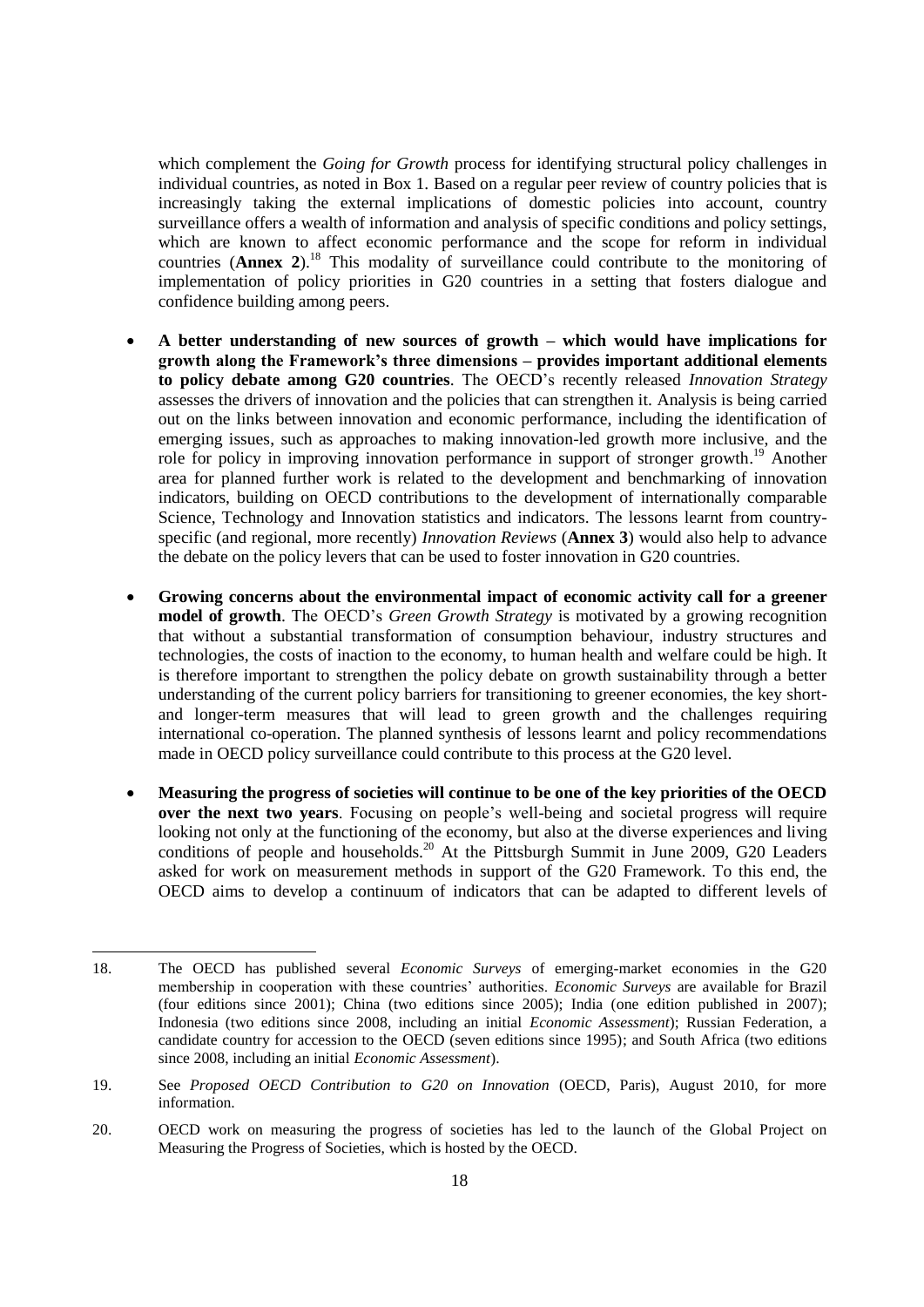development and explore the possibility of developing indicators measuring the degree of trust, confidence and sense of ownership of initiatives intended to raise their living standards.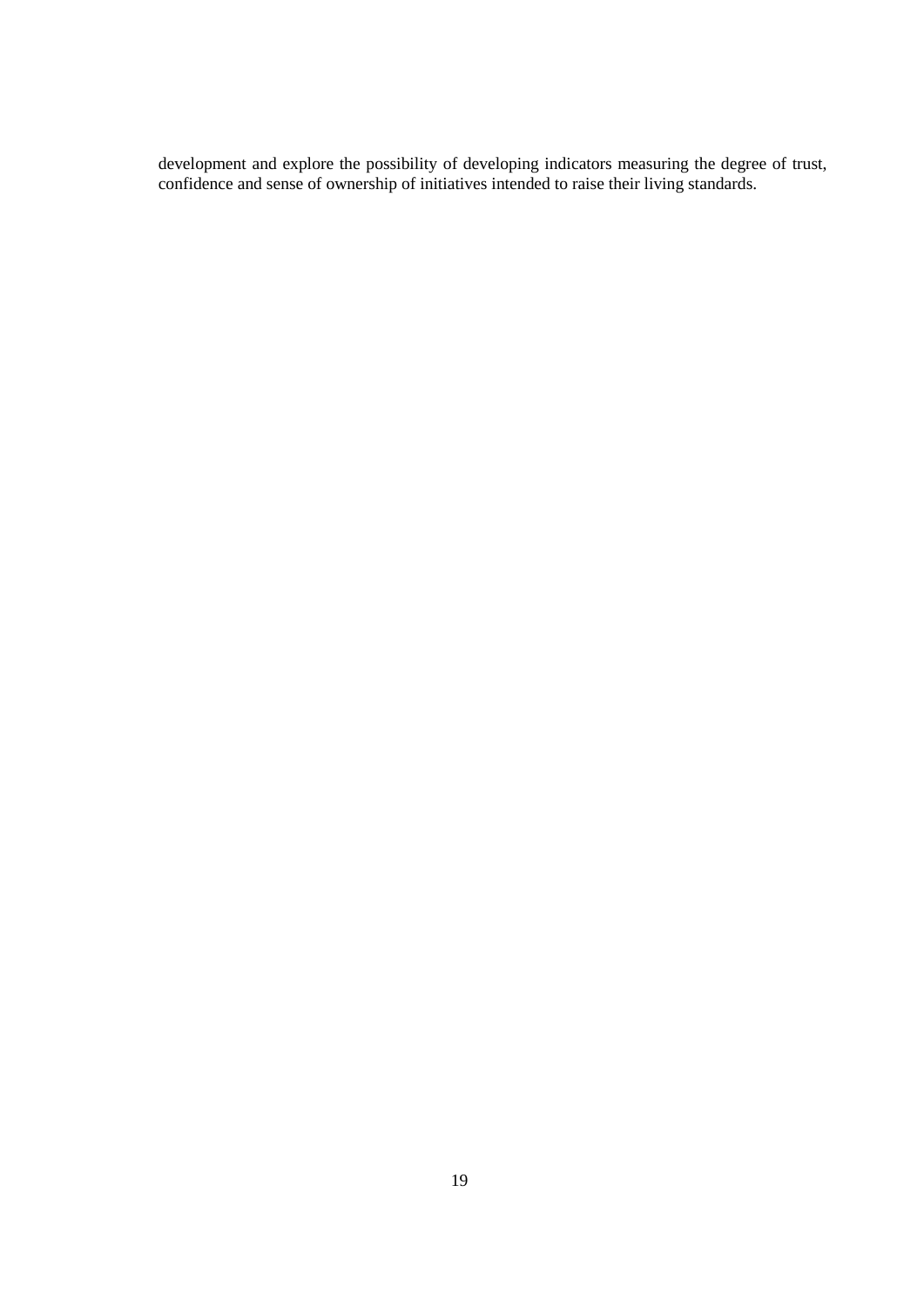| Country       |                | <b>Policy priority</b>                                         | <b>Policy target</b> | Policy sub-domain                   |
|---------------|----------------|----------------------------------------------------------------|----------------------|-------------------------------------|
| Australia     |                | Enhance capacity and regulation in infrastructure              | Productivity         | Public infrastructure               |
|               | 2              | Relax barriers to foreign direct investment                    | Productivity         | Product market regulation           |
|               | 3              | Improve the efficiency of the tax system                       | Productivity         | Tax system                          |
|               | 4              | Increase incentives for workforce participation                | Labour utilisation   | Labour taxation                     |
|               | 5              | Improve the performance of early childhood education           | Productivity         | Human capital                       |
| <b>Brazil</b> |                | Increase the quality of secondary and tertiary education       | Productivity         | Human capital                       |
|               | $\overline{2}$ | Reform financial market regulation                             | Productivity         | Financial regulation                |
|               | 3              | Improve infrastructure provision                               | Productivity         | Public infrastructure               |
|               | 4              | Reduce distortions in the tax system                           | Productivity         | Tax system                          |
|               | 5              | Improve incentives for formal labour force participation       | Labour utilisation   | Tax system                          |
| Canada        |                | Reduce barriers to competition                                 | Productivity         | Product market regulation           |
|               | 2              | Reduce barriers to foreign ownership                           | Productivity         | Product market regulation           |
|               | 3              | Lower corporate taxation and shift toward consumption taxes    | Productivity         | Tax system                          |
|               | 4              | Improve R&D support policies                                   | Productivity         | Innovation policies                 |
|               | 5              | Reform the unemployment insurance system                       | Labour utilisation   | Unemployment benefits               |
| China         |                | Reduce the importance of the state-owned sector in the economy | Productivity         | Product market regulation           |
|               | $\overline{2}$ | Improving educational attainment                               | Productivity         | Human capital                       |
|               | 3              | Reduce administrative burdens on companies                     | Productivity         | Product market regulation           |
|               | 4              | Further enhance the rule of law                                | Productivity         | Legal system                        |
|               | 5              | Reduce barriers to urbanisation                                | Productivity         | Labour mobility, Other policy areas |

# **ANNEX 1. GOING FOR GROWTH POLICY PRIORITIES FOR G20 COUNTRIES**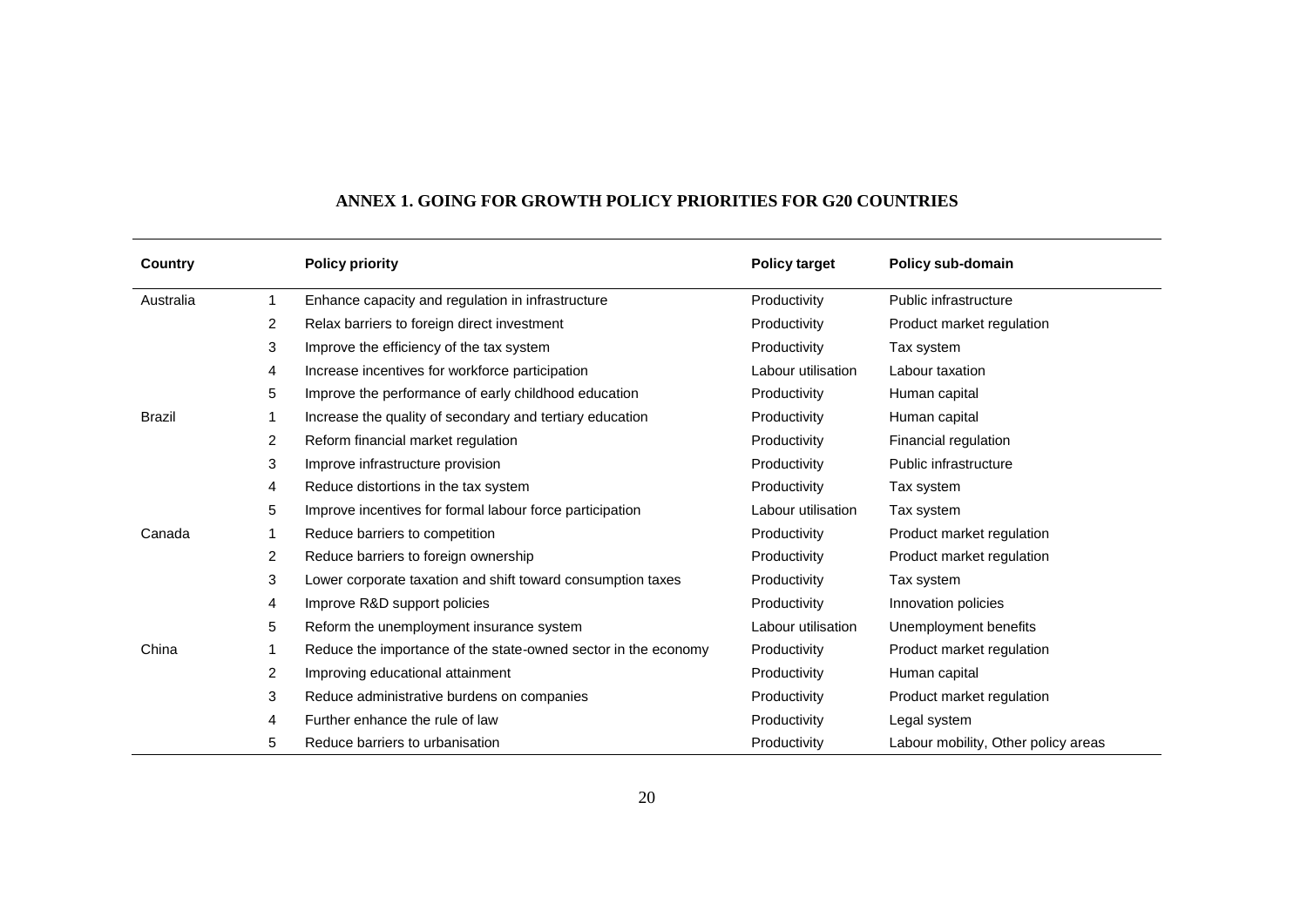| Country        |                | <b>Policy priority</b>                                                                     | <b>Policy target</b>                | Policy sub-domain                                                |
|----------------|----------------|--------------------------------------------------------------------------------------------|-------------------------------------|------------------------------------------------------------------|
| European Union | $\mathbf{1}$   | Increase competition in the services sector                                                | Productivity                        | Product market regulation                                        |
|                | 2              | Raise competition in network industries                                                    | Productivity                        | Product market regulation                                        |
|                | 3              | Reduce producer support to agriculture                                                     | Productivity                        | Agriculture                                                      |
|                | 4              | Reform financial regulation and deepen market integration                                  | Productivity                        | Financial regulation                                             |
|                | 5              | Improve the functioning of the labour market                                               | Labour utilisation                  | Labour mobility, Other policy areas                              |
| France         | 1              | Reduce disincentives to continued work at older ages                                       | Labour utilisation                  | Implicit tax on continued work at older<br>ages                  |
|                | $\overline{c}$ | Reduce labour-market dualism                                                               | Productivity,<br>Labour utilisation | Job protection                                                   |
|                | 3              | Reduce the labour tax wedge and the minimum cost of labour                                 | Labour utilisation                  | Labour taxation,<br>Wage formation and minimum cost of<br>labour |
|                | 4              | Improve the quality and efficiency of the tertiary education system                        | Productivity                        | Human capital                                                    |
|                | 5              | Reduce regulatory barriers to competition                                                  | Productivity                        | Product market regulation                                        |
| Germany        | 1              | Reduce barriers to competition in the services sector                                      | Productivity                        | Product market regulation                                        |
|                | $\overline{c}$ | Improve tertiary education outcomes                                                        | Productivity                        | Human capital                                                    |
|                | $\mathbf 3$    | Reduce tax wedges on labour income and shift taxation to property<br>and consumption taxes | Productivity,<br>Labour utilisation | Tax system                                                       |
|                | 4              | Reduce impediments to full-time female labour participation                                | Labour utilisation                  | Tax on second earners                                            |
|                | 5              | Ease job protection for regular workers                                                    | Productivity,<br>Labour utilisation | Job protection                                                   |
| India          | 1              | Reduce trade and FDI barriers as well as administrative burdens                            | Productivity                        | Product market regulation                                        |
|                | 2              | Improve education outcomes                                                                 | Productivity                        | Human capital                                                    |
|                | 3              | Ease job protection                                                                        | Productivity,<br>Labour utilisation | Job protection                                                   |
|                | 4              | Enhance infrastructure provision                                                           | Productivity                        | Public infrastructure                                            |
|                | 5              | Undertake wide-ranging financial sector reforms                                            | Productivity                        | Financial regulation                                             |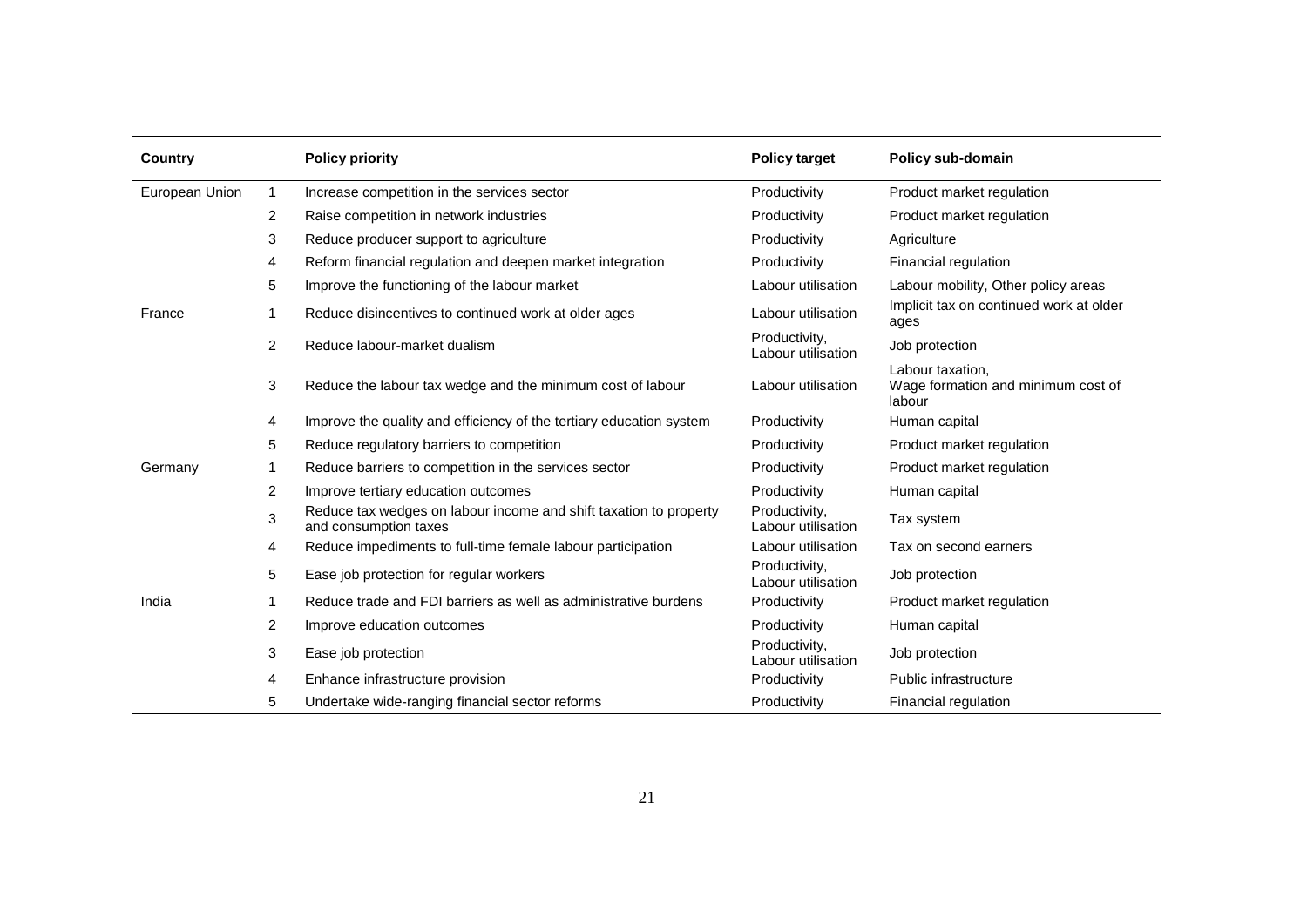| Country   |   | <b>Policy priority</b>                                                                                     | <b>Policy target</b>                | Policy sub-domain                       |
|-----------|---|------------------------------------------------------------------------------------------------------------|-------------------------------------|-----------------------------------------|
| Indonesia | 1 | Strengthen resources for secondary education and improve the<br>overall efficiency of the education system | Productivity                        | Human capital                           |
|           | 2 | Improve the regulatory environment for infrastructure                                                      | Productivity                        | Product market regulation               |
|           | 3 | Reform labour regulation to address the problem of informality                                             | Labour utilisation                  | Job protection                          |
|           | 4 | Ease barriers to entrepreneurship and strengthen institutions to fight<br>corruption                       | Productivity                        | Product market regulation, Legal system |
|           | 5 | Phase out energy subsidies                                                                                 | Productivity                        | Tax system                              |
| Italy     | 1 | Reduce regulatory and administrative barriers to competition                                               | Productivity                        | Product market regulation               |
|           | 2 | Improve the efficiency of secondary and tertiary education                                                 | Productivity                        | Human capital                           |
|           | 3 | Improve the efficiency of the tax structure and shift toward indirect<br>taxes                             | Productivity                        | Tax system                              |
|           | 4 | Reduce public ownership                                                                                    | Productivity                        | Product market regulation               |
|           | 5 | Reduce labour market duality                                                                               | Productivity,<br>Labour utilisation | Job protection                          |
| Japan     | 1 | Reform regulation in network sectors                                                                       | Productivity                        | Product market regulation               |
|           | 2 | Reduce producer support to agriculture                                                                     | Productivity                        | Agriculture                             |
|           | 3 | Reduce the dualism of job protection                                                                       | Productivity,<br>Labour utilisation | Job protection                          |
|           | 4 | Remove restrictions on FDI                                                                                 | Productivity                        | Product market regulation               |
|           | 5 | Restructure the tax system                                                                                 | Productivity                        | Tax system                              |
| Korea     | 1 | Ease regulation of network sectors and services                                                            | Productivity                        | Product market regulation               |
|           | 2 | Reduce producer support to agriculture                                                                     | Productivity                        | Agriculture                             |
|           | 3 | Reform employment protection by reducing protection for regular<br>contracts                               | Productivity,<br>Labour utilisation | Job protection                          |
|           | 4 | Improve the efficiency of the tax system by relying more on indirect<br>taxes                              | Productivity                        | Tax system                              |
|           | 5 | Strengthen policies to support female labour force participation                                           | Labour utilisation                  | Other policy areas, Child care          |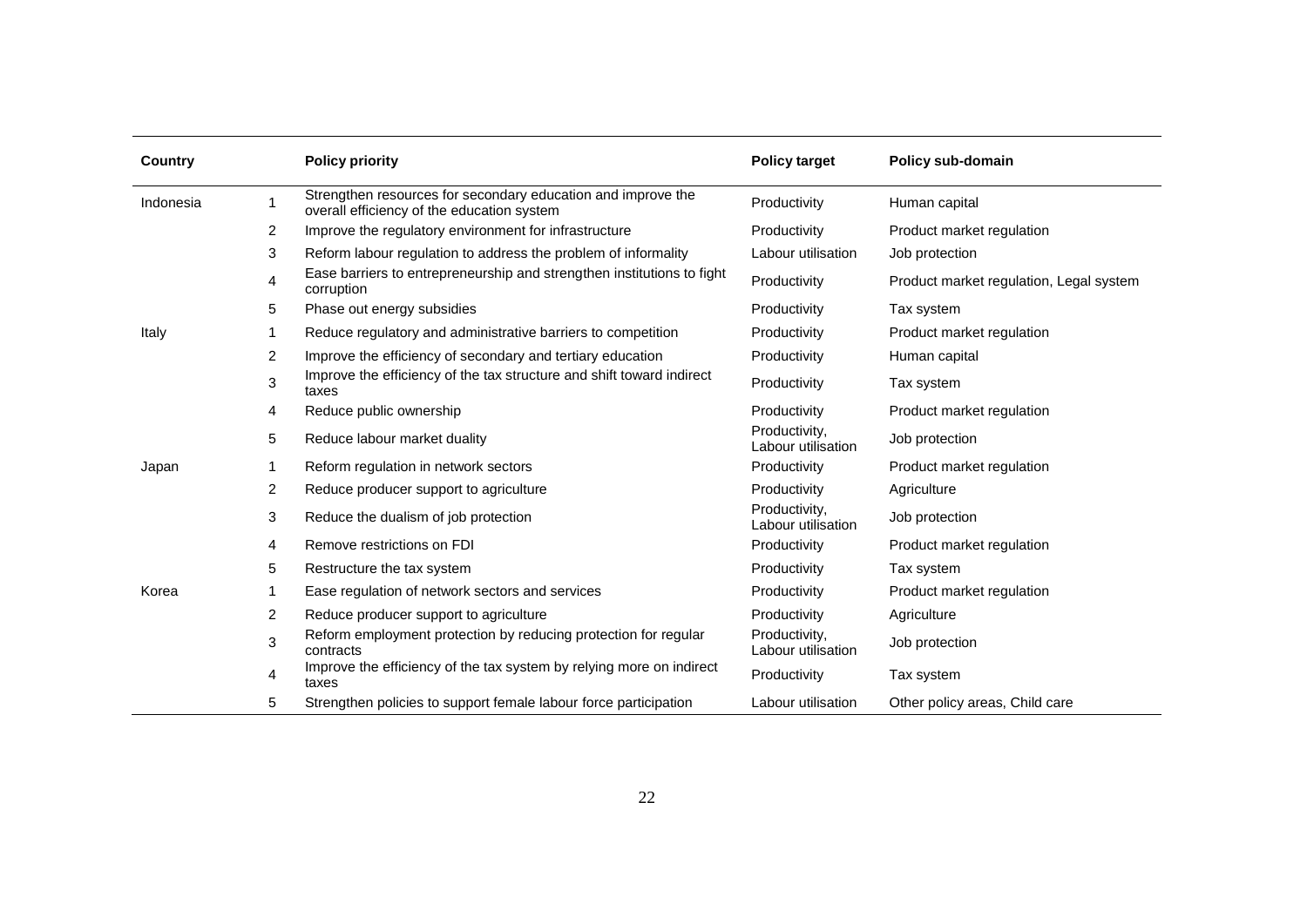| Country               |                | <b>Policy priority</b>                                                 | <b>Policy target</b>                | Policy sub-domain                                                   |
|-----------------------|----------------|------------------------------------------------------------------------|-------------------------------------|---------------------------------------------------------------------|
| Mexico                | $\mathbf{1}$   | Raise achievement in primary and secondary education                   | Productivity                        | Human capital                                                       |
|                       | 2              | Reduce barriers to firm entry                                          | Productivity                        | Product market regulation                                           |
|                       | 3              | Reduce barriers to foreign ownership                                   | Productivity                        | Product market regulation                                           |
|                       | 4              | Improve the rule of law                                                | Productivity                        | Legal system                                                        |
|                       | 5              | Reform the state-owned oil company                                     | Productivity                        | Product market regulation                                           |
| Russian<br>Federation | 1              | Lower barriers to trade and foreign direct investment                  | Productivity                        | Product market regulation                                           |
|                       | 2              | Reduce state control over economic activity                            | Productivity                        | Product market regulation                                           |
|                       | 3              | Raise the effectiveness of innovation policy                           | Productivity                        | Innovation policies                                                 |
|                       | 4              | Raise the quality of public administration                             | Productivity                        | Public sector efficiency                                            |
|                       | 5              | Reform the healthcare system                                           | Productivity                        | Public sector efficiency                                            |
| South Africa          | 1              | Raise the quality of education and reduce its dispersion               | Productivity                        | Human capital                                                       |
|                       | 2              | Enhance competition in network industries                              | Productivity                        | Product market regulation                                           |
|                       | 3              | Reform the wage bargaining system                                      | Labour utilisation                  | Wage formation and minimum cost of<br>labour                        |
|                       | 4              | Strengthen policies to tackle youth unemployment                       | Labour utilisation                  | Wage formation and minimum cost of<br>labour,<br>Other policy areas |
|                       | 5              | Reduce barriers to entrepreneurship                                    | Productivity                        | Product market regulation                                           |
| Spain                 | 1              | Improve educational attainment in secondary education                  | Productivity                        | Human capital                                                       |
|                       | $\overline{c}$ | Make wages more responsive to economic and firm-specific<br>conditions | Labour utilisation                  | Wage formation and minimum cost of<br>labour                        |
|                       | 3              | Ease employment protection legislation for permanent workers           | Productivity,<br>Labour utilisation | Job protection                                                      |
|                       | 4              | Reduce the disincentives for older workers to continue working         | Labour utilisation                  | Implicit tax on continued work at older<br>ages                     |
|                       | 5              | Ease regulation of retail outlets                                      | Productivity                        | Product market regulation                                           |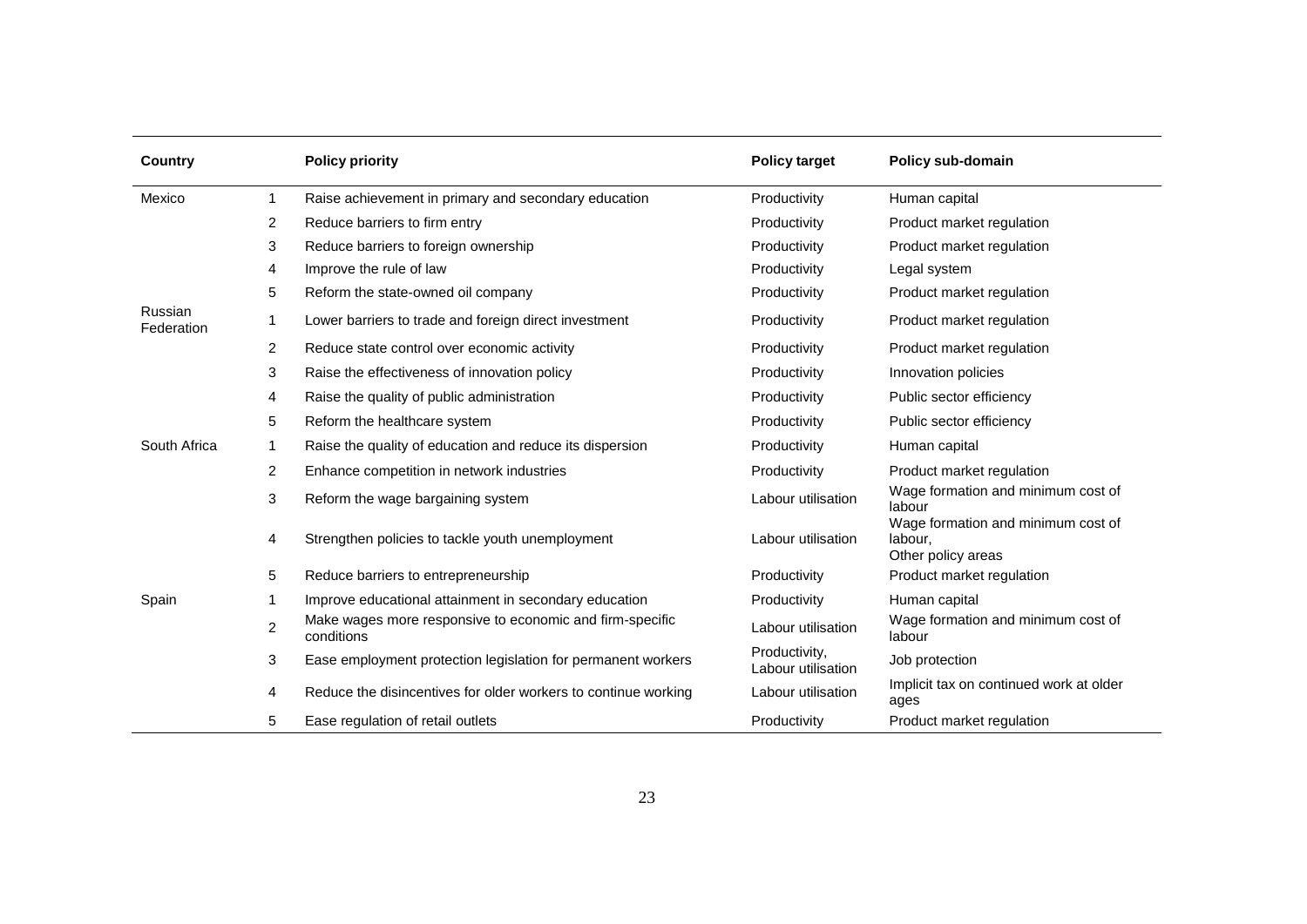| Country              |                | <b>Policy priority</b>                                  | <b>Policy target</b>                | Policy sub-domain                               |
|----------------------|----------------|---------------------------------------------------------|-------------------------------------|-------------------------------------------------|
| Turkey               |                | Reduce the minimum cost of labour                       | Labour utilisation                  | Wage formation and minimum cost of<br>labour    |
|                      | 2              | Improve educational achievement                         | Productivity                        | Human capital                                   |
|                      | 3              | Reform employment protection legislation                | Productivity,<br>Labour utilisation | Job protection                                  |
|                      | 4              | Simplify product market regulations                     | Productivity                        | Product market regulation                       |
|                      | 5              | Reduce incentives for early retirement                  | Labour utilisation                  | Implicit tax on continued work at older<br>ages |
| United Kingdom       |                | Improve the education achievement of young people       | Productivity                        | Human capital                                   |
|                      | 2              | Improve public infrastructure, especially for transport | Productivity                        | Public infrastructure                           |
|                      | 3              | Further reform disability benefit schemes               | Labour utilisation                  | Disability and sickness benefits                |
|                      | 4              | Strengthen public sector efficiency                     | Productivity                        | Public sector efficiency                        |
|                      | 5              | Reform planning regulations                             | Productivity                        | Housing policies                                |
| <b>United States</b> |                | Improve primary and secondary education                 | Productivity                        | Human capital                                   |
|                      | $\overline{2}$ | Improve the efficiency of the health care sector        | Productivity                        | Other policy areas, Healthcare costs            |
|                      | 3              | Improve the efficiency of the tax system                | Productivity                        | Tax system                                      |
|                      | 4              | Reduce agricultural subsidies                           | Productivity                        | Agriculture                                     |
|                      | 5              | Strengthen policies to promote social mobility          | Productivity                        | Human capital                                   |

1. The policy priorities are those included in the 2011 edition of *Going for Growth*, scheduled for publication in March 2011.

*Source*: OECD *Going for Growth* database.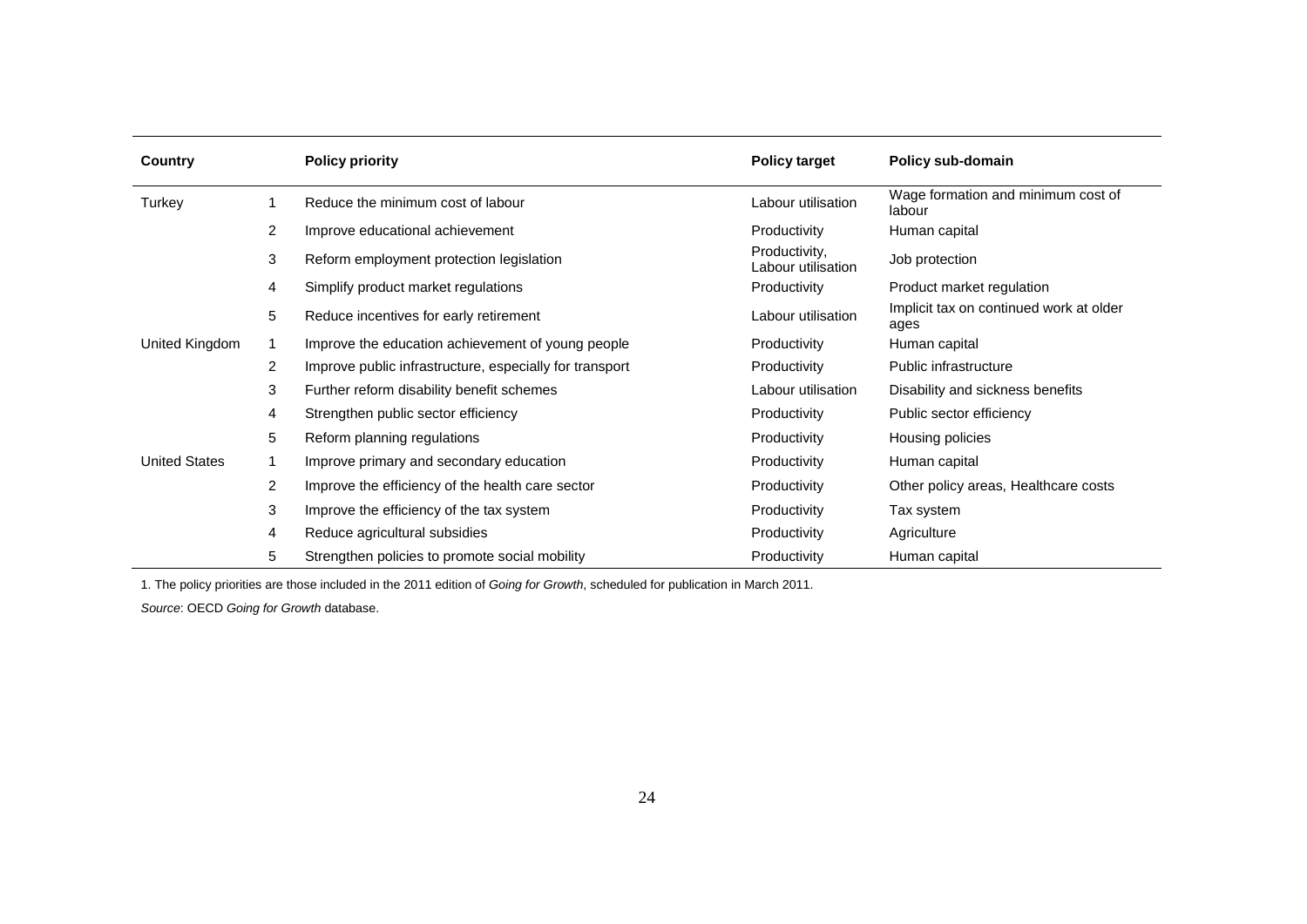| Country/region            | <b>Review date</b> |  |  |
|---------------------------|--------------------|--|--|
| Australia                 | October 2010       |  |  |
| Spain                     | October 2010       |  |  |
| Euro Area                 | October 2010       |  |  |
| Slovak Republic           | November 2010      |  |  |
| Sweden                    | November 2010      |  |  |
| Slovenia                  | December 2010      |  |  |
| Estonia                   | December 2010      |  |  |
| Italy                     | January 2011       |  |  |
| France                    | January 2011       |  |  |
| United Kingdom            | February 2011      |  |  |
| Mexico                    | February 2011      |  |  |
| Japan                     | March 2011         |  |  |
| New Zealand               | March 2011         |  |  |
| India                     | April 2011         |  |  |
| Iceland                   | April 2011         |  |  |
| Belgium                   | May 2011           |  |  |
| Austria                   | May 2011           |  |  |
| Brazil                    | September 2011     |  |  |
| Ireland                   | September 2011     |  |  |
| Czech Republic            | October 2011       |  |  |
| <b>Russian Federation</b> | October 2011       |  |  |
| Switzerland               | October 2011       |  |  |
| Israel                    | November 2011      |  |  |
| Germany                   | November 2011      |  |  |
| Denmark                   | November 2011      |  |  |
| Hungary                   | December 2011      |  |  |
| Chile                     | December 2011      |  |  |
| European Union            | 2011               |  |  |
| Greece                    | 2011               |  |  |
| Norway                    | January 2012       |  |  |
| Poland                    | February 2012      |  |  |
| Korea                     | March 2012         |  |  |
| South Africa              | April 2012         |  |  |
| Canada<br>Source: OECD.   | May 2012           |  |  |

## **ANNEX 2. FORTHCOMING ECONOMIC SURVEYS**